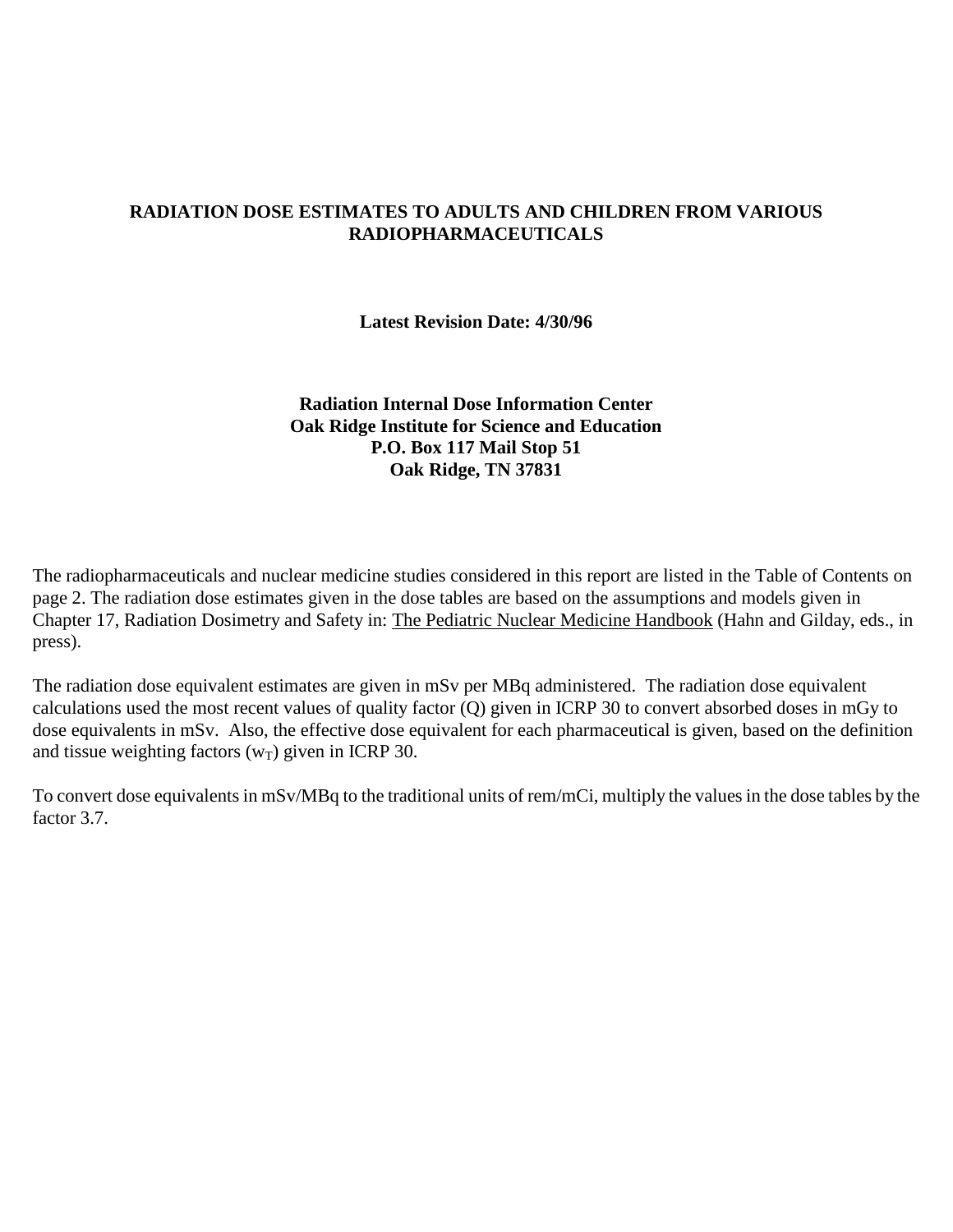# **TABLE OF CONTENTS**

| Radiopharmaceutical                       | Page | Radiopharmaceutical                  | Page |  |
|-------------------------------------------|------|--------------------------------------|------|--|
| N-13 Glutamate<br>1.                      | 3    |                                      | 19   |  |
| Ga-67 Citrate<br>2.                       | 3    | 41. I-131 Hippuran<br>42. I-131 mIBG | 19   |  |
| Kr-81m injection<br>3.                    | 3    | 43. Xe-127 inhalation                | 20   |  |
| Kr-81m inhalation<br>4.                   | 4    | 44. Xe-133 inhalation                | 21   |  |
| 5. Kr-81m oral                            | 4    | 45. Xe-133 injection                 | 22   |  |
| Tc-99m Albumin Microspheres<br>6.         | 4    | Tl-201 Chloride<br>46.               | 22   |  |
| Tc-99m DISIDA<br>7.                       | 5    |                                      |      |  |
| Tc-99m DMSA<br>8.                         | 5    |                                      |      |  |
| Tc-99m DTPA aerosol<br>9.                 | 6    |                                      |      |  |
| 10. Tc-99m DTPA injection                 | 6    |                                      |      |  |
| 11. Tc-99m ECD                            | 7    |                                      |      |  |
| 12. Tc-99m HMPAO                          | 7    |                                      |      |  |
| 13. Tc-99m HEDP                           | 8    |                                      |      |  |
| 14. Tc-99m HMDP                           | 8    |                                      |      |  |
| 15. Tc-99m MAA                            | 8    |                                      |      |  |
| 16. Tc-99m MAG3                           | 9    |                                      |      |  |
| 17. Tc-99m MDP                            | 9    |                                      |      |  |
| 18. Tc-99m MIBI                           | 10   |                                      |      |  |
| 19. Tc-99m Pertechnetate injection        | 10   |                                      |      |  |
| 20. Tc-99m Pertechnetate infusion         | 11   |                                      |      |  |
| 21. Tc-99m Ppi                            | 11   |                                      |      |  |
| 22. Tc-99m RBC (in-vivo labeling)         | 11   |                                      |      |  |
| 23. Tc-99m RBC (in-vitro labeling)        | 12   |                                      |      |  |
| 24. Tc-99m RBC (heat denatured)           | 12   |                                      |      |  |
| 25. Tc-99m Sulfur Colloid (normal)        | 12   |                                      |      |  |
| 26. Tc-99m Sulfur Colloid (liver disease) | 13   |                                      |      |  |
| 27. Tc-99m Sulfur Colloid oral            | 13   |                                      |      |  |
| 28. Tc-99m WBC                            | 13   |                                      |      |  |
| 29. In-111 Platelets                      | 14   |                                      |      |  |
| 30. In-111 RBC                            | 14   |                                      |      |  |
| 31. In-111 WBC                            | 14   |                                      |      |  |
| 32. In-114 Platelets                      | 15   |                                      |      |  |
| 33. In-114 RBC                            | 15   |                                      |      |  |
| 34. In-114 WBC                            | 15   |                                      |      |  |
| 35. I-123 NaI                             | 16   |                                      |      |  |
| 36. I-123 Hippuran                        | 16   |                                      |      |  |
| 37. I-123 mIBG                            | 17   |                                      |      |  |
| 38. I-125 NaI                             | 17   |                                      |      |  |
| 39. I-125 mIBG                            | 18   |                                      |      |  |
| 40. I-131 NaI                             | 18   |                                      |      |  |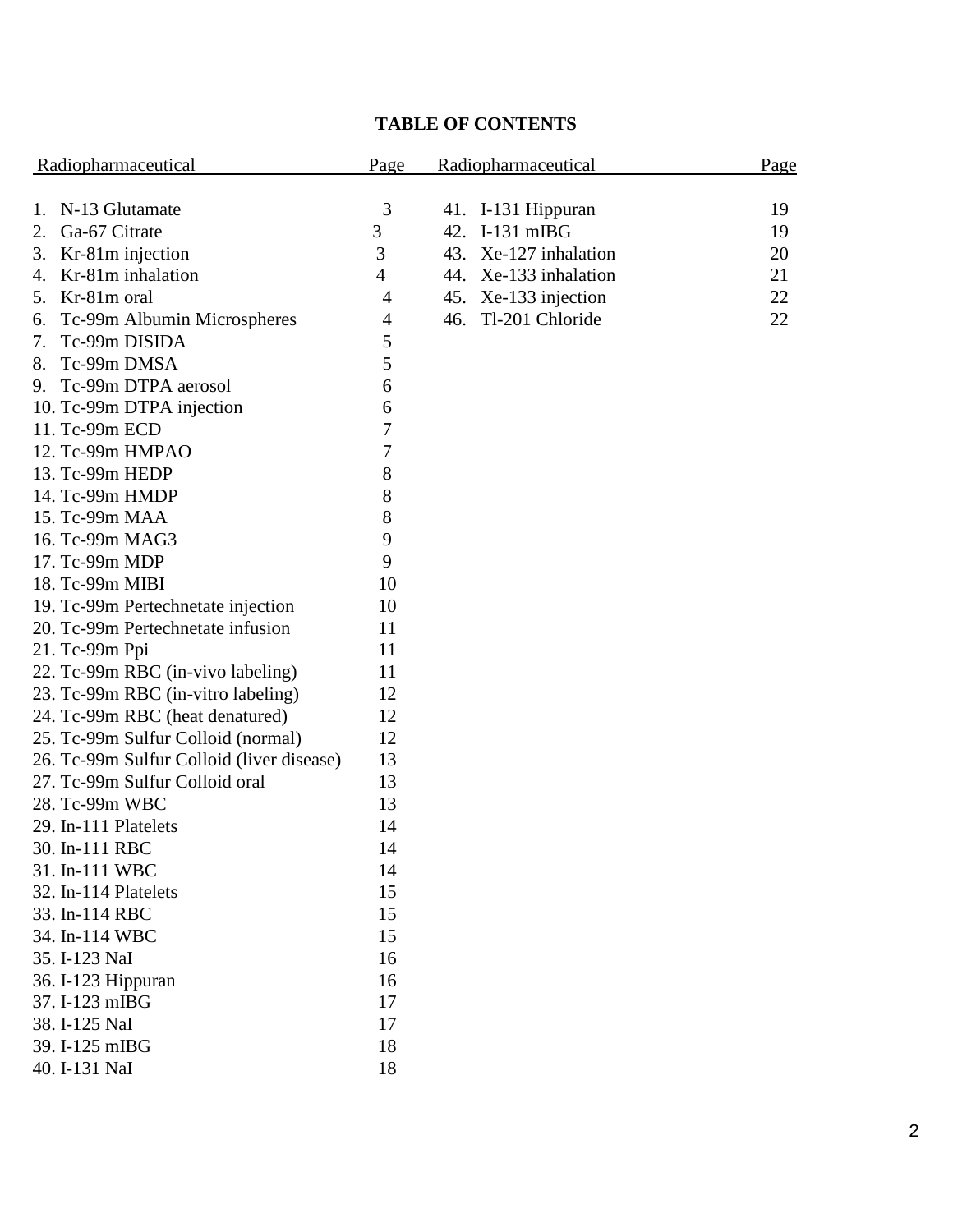|                                  | <u>Estimated Radiation Dose Equivalent (mSv/MBq)</u> |        |                       |                         |        |        |  |  |
|----------------------------------|------------------------------------------------------|--------|-----------------------|-------------------------|--------|--------|--|--|
| Organ                            | Newborn                                              |        | 1-year Old 5-year Old | 10-year Old 15-year Old |        | Adult  |  |  |
| <b>Heart Wall</b>                | 0.18                                                 | 0.091  | 0.050                 | 0.032                   | 0.020  | 0.016  |  |  |
| Kidneys                          | 0.058                                                | 0.023  | 0.013                 | 0.0088                  | 0.0062 | 0.0051 |  |  |
| Liver                            | 0.17                                                 | 0.073  | 0.038                 | 0.026                   | 0.017  | 0.013  |  |  |
| Ovaries                          | 0.025                                                | 0.011  | 0.0060                | 0.0038                  | 0.0025 | 0.0020 |  |  |
| Pancreas                         | 2.5                                                  | 0.70   | 0.31                  | 0.25                    | 0.12   | 0.081  |  |  |
| <b>Bone Surfaces</b>             | 0.017                                                | 0.0071 | 0.0036                | 0.0023                  | 0.0015 | 0.0012 |  |  |
| <b>Red Marrow</b>                | 0.019                                                | 0.0079 | 0.0044                | 0.0029                  | 0.0019 | 0.0015 |  |  |
| <b>Testes</b>                    | 0.024                                                | 0.010  | 0.0055                | 0.0035                  | 0.0020 | 0.0015 |  |  |
| Urinary Bladder Wall             | 0.78                                                 | 0.30   | 0.16                  | 0.10                    | 0.069  | 0.053  |  |  |
| <b>Effective Dose Equivalent</b> | 0.24                                                 | 0.078  | 0.038                 | 0.027                   | 0.015  | 0.011  |  |  |

### RADIATION DOSE ESTIMATES FOR N-13 L-GLUTAMATE Estimated Radiation Dose Equivalent (mSv/MBq)

#### RADIATION DOSE ESTIMATES FOR Ga-67 CITRATE Estimated Padiation Dose Equivalent  $(mS_V/MR_Q)$

|                                   | Estimated Radiation Dose Equivalent (mSV/MBq) |      |                       |             |             |       |  |
|-----------------------------------|-----------------------------------------------|------|-----------------------|-------------|-------------|-------|--|
| Organ                             | Newborn                                       |      | 1-year Old 5-year Old | 10-year Old | 15-year Old | Adult |  |
|                                   |                                               |      |                       |             |             |       |  |
| Adrenals                          | 0.62                                          | 0.56 | 0.36                  | 0.26        | 0.18        | 0.13  |  |
| Lower Large Intestine Wall        | 1.1                                           | 0.54 | 0.61                  | 0.43        | 0.26        | 0.20  |  |
| <b>Small Intestine</b>            | 0.66                                          | 0.30 | 0.21                  | 0.15        | 0.095       | 0.076 |  |
| <b>Upper Large Intestine Wall</b> | 0.78                                          | 0.36 | 0.35                  | 0.24        | 0.15        | 0.12  |  |
| Kidneys                           | 1.2                                           | 0.48 | 0.28                  | 0.19        | 0.14        | 0.11  |  |
| Liver                             | 1.3                                           | 0.58 | 0.32                  | 0.22        | 0.15        | 0.11  |  |
| Ovaries                           | 0.84                                          | 0.37 | 0.22                  | 0.15        | 0.099       | 0.079 |  |
| <b>Bone Surfaces</b>              | 17                                            | 5.3  | 2.3                   | 1.4         | 0.84        | 0.65  |  |
| <b>Red Marrow</b>                 | 4.2                                           | 1.4  | 0.68                  | 0.38        | 0.23        | 0.21  |  |
| Spleen                            | 2.1                                           | 0.83 | 0.46                  | 0.30        | 0.20        | 0.14  |  |
| <b>Testes</b>                     | 0.70                                          | 0.29 | 0.16                  | 0.10        | 0.064       | 0.052 |  |
| <b>Effective Dose Equivalent</b>  | 1.8                                           | 0.69 | 0.38                  | 0.24        | 0.15        | 0.12  |  |

#### RADIATION DOSE ESTIMATES FOR INJECTIONS OF Kr-81m GAS FOR RIGHT HEART STUDIES Estimated Radiation Dose Equivalent  $(mSv/MBa)$

|                                  | ESUINACU NACHAUCH DOSC EQUIVAICHI (1115 V/MDG) |            |                       |                        |             |             |  |  |
|----------------------------------|------------------------------------------------|------------|-----------------------|------------------------|-------------|-------------|--|--|
| Organ                            | Newborn                                        | 1-year Old | 5-year Old            | 10-year Old            | 15-year Old | Adult       |  |  |
| <b>Heart Wall</b>                | 0.0021                                         | 0.0011     | 0.00060               | 0.00038                | 0.00025     | 0.00019     |  |  |
| Lungs                            | 0.00087                                        | 0.00032    | 0.00017               | 0.00011                | 0.000076    | 0.000051    |  |  |
| Ovaries                          | 0.0000047                                      | 0.0000019  | 0.00000097 0.00000038 |                        | 0.0000016   | 0.00000012  |  |  |
| <b>Bone Surfaces</b>             | 0.000020                                       | 0.000010   | 0.0000052             | 0.0000038              | 0.0000027   | 0.0000022   |  |  |
| <b>Red Marrow</b>                | 0.000011                                       | 0.0000053  | 0.0000035             | 0.0000029              | 0.0000022   | 0.0000021   |  |  |
| <b>Testes</b>                    | 0.0000016                                      | 0.00000045 |                       | 0.00000025 0.000000092 | 0.000000029 | 0.000000014 |  |  |
| <b>Effective Dose Equivalent</b> | 0.00025                                        | 0.00011    | 0.000063              | 0.000040               | 0.000027    | 0.000020    |  |  |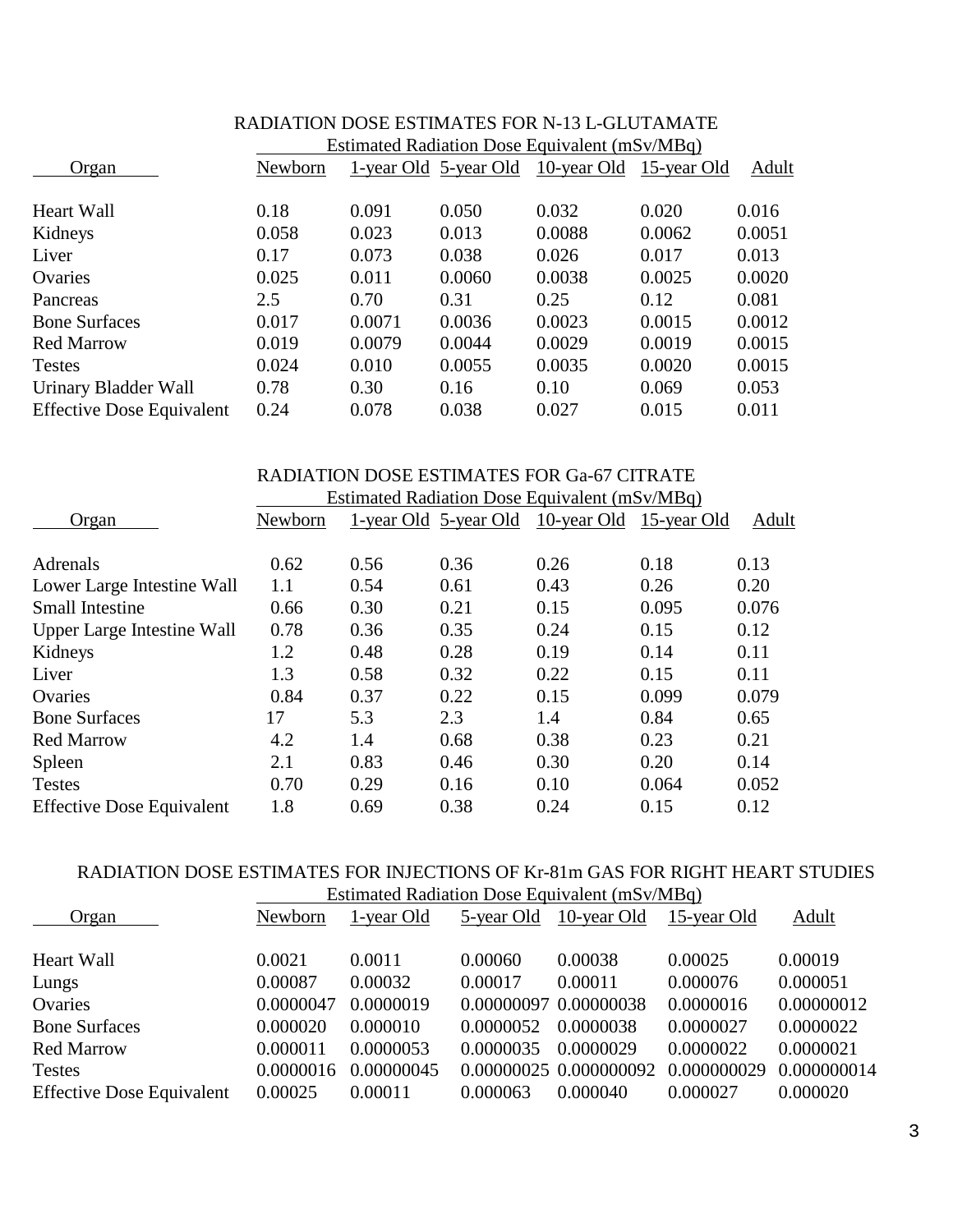| RADIATION DOSE ESTIMATES FOR INHALATION OF Kr-81m GAS |                                                      |            |                       |                                                      |             |             |  |  |
|-------------------------------------------------------|------------------------------------------------------|------------|-----------------------|------------------------------------------------------|-------------|-------------|--|--|
|                                                       | <b>Estimated Radiation Dose Equivalent (mSv/MBq)</b> |            |                       |                                                      |             |             |  |  |
| Organ                                                 | Newborn                                              |            |                       | <u>1-year Old 5-year Old 10-year Old 15-year Old</u> |             | Adult       |  |  |
|                                                       |                                                      |            |                       |                                                      |             |             |  |  |
| Lungs                                                 | 0.0037                                               | 0.0013     | 0.00067               | 0.00043                                              | 0.00030     | 0.00020     |  |  |
| Ovaries                                               | 0.0000049                                            | 0.0000019  | 0.00000081 0.00000042 |                                                      | 0.00000017  | 0.00000014  |  |  |
| <b>Bone Surfaces</b>                                  | 0.000024                                             | 0.000012   | 0.0000063             | 0.0000041                                            | 0.0000030   | 0.0000023   |  |  |
| <b>Red Marrow</b>                                     | 0.000014                                             | 0.0000066  | 0.0000042             | 0.0000032                                            | 0.0000024   | 0.0000021   |  |  |
| <b>Testes</b>                                         | 0.0000014                                            | 0.00000056 |                       | 0.00000013 0.000000087                               | 0.000000022 | 0.000000010 |  |  |
| <b>Effective Dose Equivalent</b>                      | 0.00047                                              | 0.00017    | 0.000088              | 0.000057                                             | 0.000040    | 0.000027    |  |  |

### RADIATION DOSE ESTIMATES FOR ORAL ADMINISTRATION OF Kr-81m IN SOLUTION eted Rediction Dose Equivalent  $(mS_V/MD_Q)$

|                                   | Estimated Radiation Dose Equivalent (mSV/MBq) |                     |                       |           |                         |                         |  |
|-----------------------------------|-----------------------------------------------|---------------------|-----------------------|-----------|-------------------------|-------------------------|--|
| Organ                             | Newborn                                       |                     | 1-year Old 5-year Old |           | 10-year Old 15-year Old | Adult                   |  |
|                                   |                                               |                     |                       |           |                         |                         |  |
| Gallbladder Wall                  | 0.00012                                       | 0.000039            | 0.000028              | 0.000018  | 0.0000085               | 0.0000054               |  |
| Lower Large Intestine Wall        | 0.000022                                      | 0.0000098           | 0.0000058             | 0.0000032 | 0.0000020               | 0.0000016               |  |
| <b>Small Intestine</b>            | 0.000039                                      | 0.000020            | 0.000012              | 0.0000077 | 0.0000047               | 0.0000037               |  |
| Stomach Wall                      | 0.0090                                        | 0.0027              | 0.0013                | 0.00078   | 0.00054                 | 0.00041                 |  |
| <b>Upper Large Intestine Wall</b> | 0.000050                                      | 0.000025            | 0.000015              | 0.0000096 | 0.0000058               | 0.0000047               |  |
| Ovaries                           | 0.000016                                      | 0.0000077 0.0000043 |                       | 0.0000025 | 0.0.0000015 0.0000011   |                         |  |
| <b>Bone Surfaces</b>              | 0.000015                                      | 0.0000075 0.0000039 |                       | 0.0000026 | 0.0000018               | 0.0000015               |  |
| <b>Red Marrow</b>                 | 0.0000081                                     | 0.0000042 0.0000029 |                       | 0.0000022 | 0.0000016               | 0.0000014               |  |
| <b>Testes</b>                     | 0.0000050                                     | 0.0000017           | 0.00000049 0.00000038 |           |                         | 0.000000088 0.000000076 |  |
| <b>Effective Dose Equivalent</b>  | 0.00057                                       | 0.00018             | 0.000090              | 0.000054  | 0.000037                | 0.000028                |  |

### RADIATION DOSE ESTIMATES FOR Tc-99m ALBUMIN MICROSPHERES

|                                   | Estimated Radiation Dose Equivalent (mSv/MBq) |        |                       |                         |        |        |  |
|-----------------------------------|-----------------------------------------------|--------|-----------------------|-------------------------|--------|--------|--|
| Organ                             | Newborn                                       |        | 1-year Old 5-year Old | 10-year Old 15-year Old |        | Adult  |  |
| Lower Large Intestine Wall        | 0.12                                          | 0.050  | 0.027                 | 0.017                   | 0.010  | 0.0078 |  |
| <b>Small Intestine</b>            | 0.042                                         | 0.020  | 0.012                 | 0.0078                  | 0.0050 | 0.0040 |  |
| <b>Upper Large Intestine Wall</b> | 0.13                                          | 0.056  | 0.031                 | 0.019                   | 0.012  | 0.0090 |  |
| Kidneys                           | 0.37                                          | 0.15   | 0.086                 | 0.060                   | 0.043  | 0.036  |  |
| Lungs                             | 0.92                                          | 0.35   | 0.18                  | 0.12                    | 0.086  | 0.058  |  |
| Ovaries                           | 0.037                                         | 0.018  | 0.010                 | 0.0066                  | 0.0044 | 0.0034 |  |
| <b>Bone Surfaces</b>              | 0.057                                         | 0.028  | 0.015                 | 0.010                   | 0.0070 | 0.0056 |  |
| <b>Red Marrow</b>                 | 0.030                                         | 0.014  | 0.0088                | 0.0064                  | 0.0045 | 0.0038 |  |
| <b>Testes</b>                     | 0.021                                         | 0.0094 | 0.0049                | 0.0031                  | 0.0020 | 0.0015 |  |
| Thyroid                           | 0.18                                          | 0.13   | 0.070                 | 0.033                   | 0.021  | 0.014  |  |
| Urinary Bladder Wall              | 0.12                                          | 0.052  | 0.028                 | 0.019                   | 0.013  | 0.010  |  |
| <b>Effective Dose Equivalent</b>  | 0.20                                          | 0.080  | 0.0430.028            | 0.020                   | 0.014  |        |  |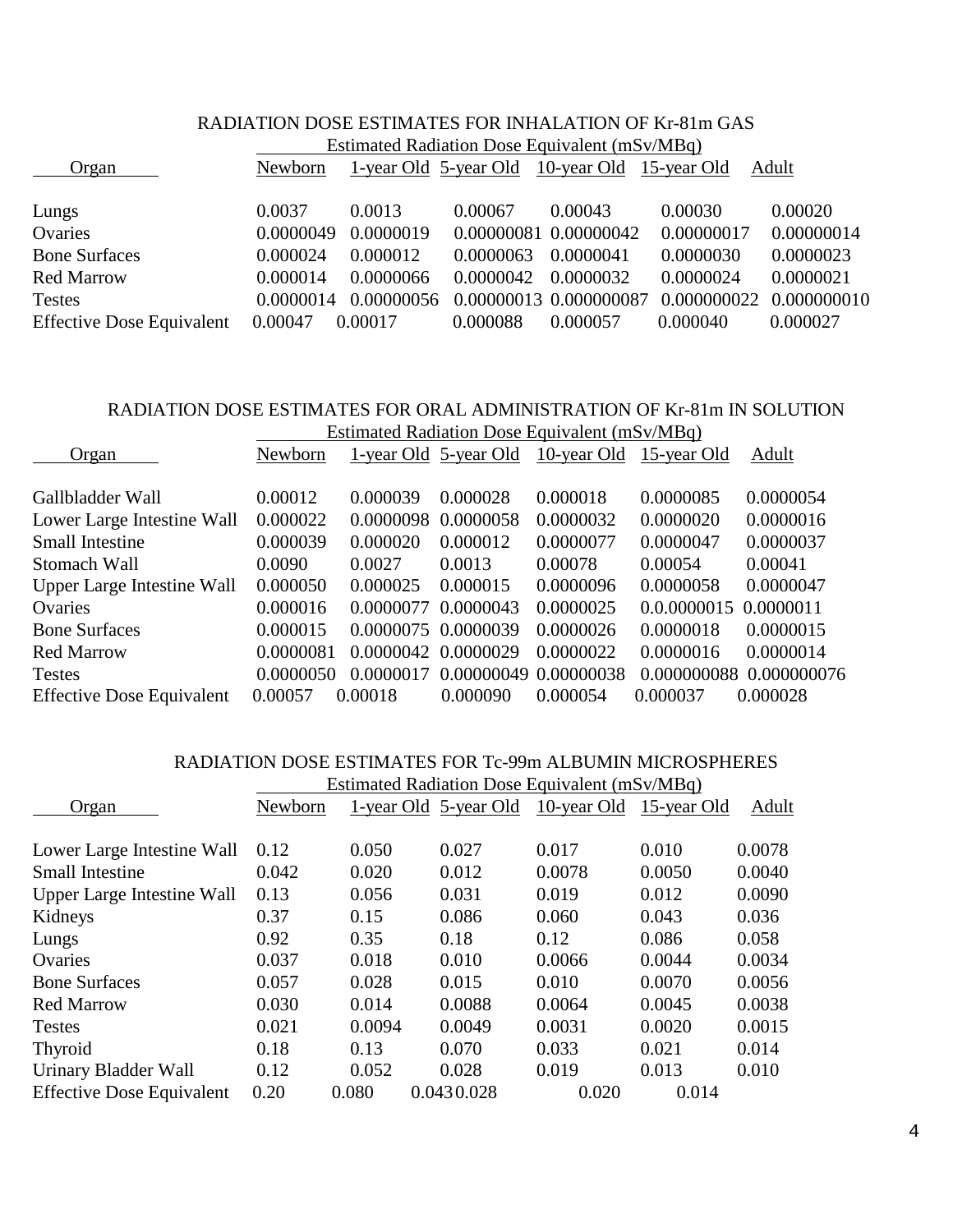|                                   | RADIATION DOSE ESTIMATES FOR Tc-99m DISIDA    |        |                       |                         |        |        |  |
|-----------------------------------|-----------------------------------------------|--------|-----------------------|-------------------------|--------|--------|--|
|                                   | Estimated Radiation Dose Equivalent (mSv/MBq) |        |                       |                         |        |        |  |
| Organ                             | Newborn                                       |        | 1-year Old 5-year Old | 10-year Old 15-year Old |        | Adult  |  |
| Gallbladder Wall                  | 1.9                                           | 0.89   | 0.26                  | 0.15                    | 0.12   | 0.10   |  |
| Lower Large Intestine Wall        | 0.80                                          | 0.36   | 0.19                  | 0.10                    | 0.062  | 0.049  |  |
| <b>Small Intestine</b>            | 0.14                                          | 0.080  | 0.10                  | 0.073                   | 0.045  | 0.036  |  |
| <b>Upper Large Intestine Wall</b> | 0.43                                          | 0.22   | 0.22                  | 0.15                    | 0.090  | 0.070  |  |
| Liver                             | 0.073                                         | 0.037  | 0.024                 | 0.017                   | 0.011  | 0.0087 |  |
| Ovaries                           | 0.076                                         | 0.045  | 0.040                 | 0.029                   | 0.020  | 0.016  |  |
| <b>Bone Surfaces</b>              | 0.021                                         | 0.011  | 0.0083                | 0.0057                  | 0.0041 | 0.0033 |  |
| <b>Red Marrow</b>                 | 0.0099                                        | 0.0063 | 0.0065                | 0.0053                  | 0.0040 | 0.0034 |  |
| Spleen                            | 0.018                                         | 0.0096 | 0.0078                | 0.0051                  | 0.0029 | 0.0022 |  |
| <b>Testes</b>                     | 0.015                                         | 0.0079 | 0.0057                | 0.0034                  | 0.0024 | 0.0016 |  |
| Urinary Bladder Wall              | 0.078                                         | 0.037  | 0.039                 | 0.026                   | 0.032  | 0.025  |  |
| <b>Effective Dose Equivalent</b>  | 0.23                                          | 0.11   | 0.0610.038            | 0.027                   | 0.022  |        |  |

|                                  | RADIATION DOSE ESTIMATES FOR Tc-99m DMSA |                                               |                                               |        |        |        |  |  |  |
|----------------------------------|------------------------------------------|-----------------------------------------------|-----------------------------------------------|--------|--------|--------|--|--|--|
|                                  |                                          | Estimated Radiation Dose Equivalent (mSv/MBq) |                                               |        |        |        |  |  |  |
| Organ                            | Newborn                                  |                                               | 1-year Old 5-year Old 10-year Old 15-year Old |        |        | Adult  |  |  |  |
|                                  |                                          |                                               |                                               |        |        |        |  |  |  |
| Kidneys                          | 2.0                                      | 0.78                                          | 0.45                                          | 0.31   | 0.23   | 0.19   |  |  |  |
| Ovaries                          | 0.037                                    | 0.018                                         | 0.010                                         | 0.0064 | 0.0046 | 0.0035 |  |  |  |
| <b>Bone Surfaces</b>             | 0.052                                    | 0.026                                         | 0.014                                         | 0.0091 | 0.0062 | 0.0050 |  |  |  |
| <b>Red Marrow</b>                | 0.029                                    | 0.015                                         | 0.0095                                        | 0.0070 | 0.0048 | 0.0041 |  |  |  |
| <b>Testes</b>                    | 0.020                                    | 0.0091                                        | 0.0050                                        | 0.0032 | 0.0024 | 0.0018 |  |  |  |
| Urinary Bladder Wall             | 0.052                                    | 0.024                                         | 0.020                                         | 0.013  | 0.019  | 0.015  |  |  |  |
| <b>Effective Dose Equivalent</b> | 0.16                                     | 0.067                                         | 0.0390.027                                    | 0.020  | 0.016  |        |  |  |  |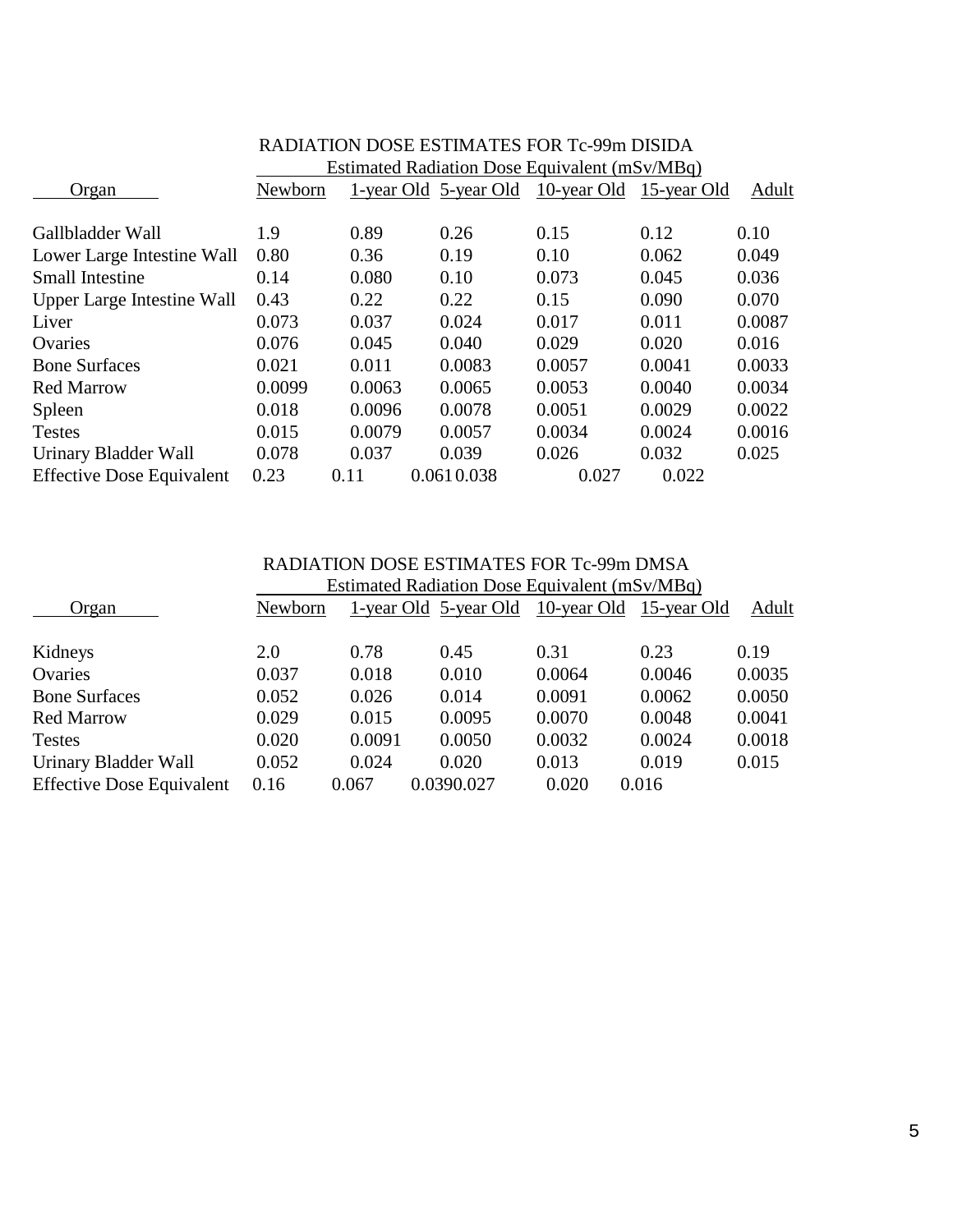|                                  | ESUINATED NACHALION DOSE EQUIVATENT (INSV/MIDG) |        |                       |             |             |        |  |
|----------------------------------|-------------------------------------------------|--------|-----------------------|-------------|-------------|--------|--|
| Organ                            | Newborn                                         |        | 1-year Old 5-year Old | 10-year Old | 15-year Old | Adult  |  |
|                                  |                                                 |        |                       |             |             |        |  |
| Lower Large Intestine Wall       | 0.071                                           | 0.034  | 0.018                 | 0.010       | 0.0079      | 0.0063 |  |
| <b>Small Intestine</b>           | 0.028                                           | 0.014  | 0.011                 | 0.0075      | 0.0052      | 0.0041 |  |
| Upper Large Intestine Wall       | 0.044                                           | 0.022  | 0.018                 | 0.011       | 0.0074      | 0.0057 |  |
| Kidneys                          | 0.050                                           | 0.021  | 0.012                 | 0.0080      | 0.0054      | 0.0044 |  |
| Lungs                            | 0.23                                            | 0.089  | 0.047                 | 0.030       | 0.021       | 0.015  |  |
| Ovaries                          | 0.031                                           | 0.016  | 0.0099                | 0.0064      | 0.0057      | 0.0045 |  |
| <b>Bone Surfaces</b>             | 0.031                                           | 0.015  | 0.0083                | 0.0054      | 0.0038      | 0.0031 |  |
| <b>Red Marrow</b>                | 0.019                                           | 0.0088 | 0.0053                | 0.0036      | 0.0025      | 0.0021 |  |
| <b>Testes</b>                    | 0.025                                           | 0.012  | 0.0069                | 0.0041      | 0.0036      | 0.0026 |  |
| <b>Thyroid</b>                   | 0.020                                           | 0.0095 | 0.0053                | 0.0032      | 0.0018      | 0.0014 |  |
| Urinary Bladder Wall             | 0.34                                            | 0.14   | 0.078                 | 0.049       | 0.064       | 0.050  |  |
| <b>Effective Dose Equivalent</b> | 0.075                                           | 0.032  | 0.018                 | 0.012       | 0.010       | 0.0080 |  |

### RADIATION DOSE ESTIMATES FOR INHALATION OF Tc-99m DTPA Aerosol (0.25 µm) **Estimated Radiation Dose Equivalent (mSv/MBq)**

|                                  | RADIATION DOSE ESTIMATES FOR Tc-99m DTPA Injection |        |                                               |                         |        |        |  |
|----------------------------------|----------------------------------------------------|--------|-----------------------------------------------|-------------------------|--------|--------|--|
|                                  |                                                    |        | Estimated Radiation Dose Equivalent (mSv/MBq) |                         |        |        |  |
| Organ                            | Newborn                                            |        | 1-year Old 5-year Old                         | 10-year Old 15-year Old |        | Adult  |  |
| Kidneys                          | 0.057                                              | 0.024  | 0.014                                         | 0.0095                  | 0.0069 | 0.0057 |  |
| Ovaries                          | 0.026                                              | 0.012  | 0.0091                                        | 0.0061                  | 0.0069 | 0.0055 |  |
| <b>Bone Surfaces</b>             | 0.027                                              | 0.013  | 0.0075                                        | 0.0052                  | 0.0040 | 0.0033 |  |
| <b>Red Marrow</b>                | 0.019                                              | 0.0084 | 0.0050                                        | 0.0034                  | 0.0027 | 0.0022 |  |
| <b>Testes</b>                    | 0.022                                              | 0.010  | 0.0077                                        | 0.0049                  | 0.0052 | 0.0038 |  |
| Urinary Bladder Wall             | 0.19                                               | 0.079  | 0.086                                         | 0.058                   | 0.097  | 0.077  |  |
| <b>Effective Dose Equivalent</b> | 0.034                                              | 0.015  | 0.0120.0081                                   | 0.010                   | 0.0082 |        |  |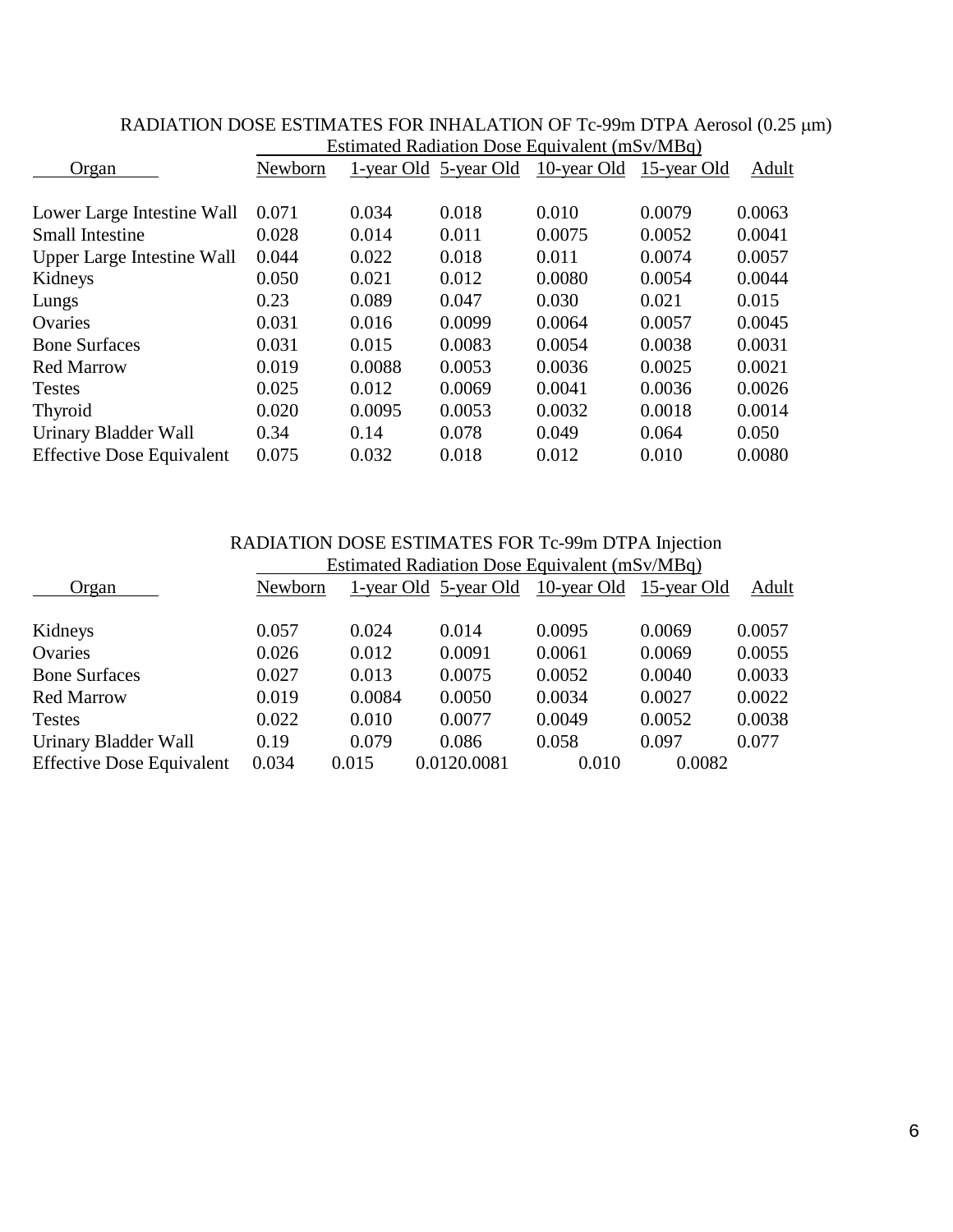|                                  | Estimated Radiation Dose Equivalent (mSv/MBq) |        |                       |             |             |              |
|----------------------------------|-----------------------------------------------|--------|-----------------------|-------------|-------------|--------------|
| Organ                            | Newborn                                       |        | 1-year Old 5-year Old | 10-year Old | 15-year Old | <b>Adult</b> |
|                                  |                                               |        |                       |             |             |              |
| <b>Brain</b>                     | 0.018                                         | 0.0085 | 0.0063                | 0.0058      | 0.0055      | 0.0054       |
| Gallbladder Wall                 | 0.50                                          | 0.23   | 0.0070                | 0.040       | 0.031       | 0.027        |
| Lower Large Intestine Wall       | 0.18                                          | 0.084  | 0.045                 | 0.026       | 0.018       | 0.015        |
| <b>Small Intestine</b>           | 0.046                                         | 0.025  | 0.027                 | 0.019       | 0.013       | 0.010        |
| Upper Large Intestine Wall       | 0.11                                          | 0.055  | 0.052                 | 0.034       | 0.022       | 0.017        |
| Heart Wall                       | 0.017                                         | 0.0086 | 0.0051                | 0.0034      | 0.0023      | 0.0018       |
| Kidneys                          | 0.073                                         | 0.030  | 0.019                 | 0.013       | 0.0093      | 0.0077       |
| Liver                            | 0.051                                         | 0.024  | 0.015                 | 0.010       | 0.0069      | 0.0054       |
| Lungs                            | 0.026                                         | 0.011  | 0.0060                | 0.0040      | 0.0028      | 0.0020       |
| Ovaries                          | 0.036                                         | 0.019  | 0.016                 | 0.011       | 0.0099      | 0.0078       |
| <b>Bone Surfaces</b>             | 0.028                                         | 0.014  | 0.0082                | 0.0057      | 0.0044      | 0.0036       |
| <b>Red Marrow</b>                | 0.018                                         | 0.0084 | 0.0056                | 0.0040      | 0.0031      | 0.0025       |
| <b>Testes</b>                    | 0.021                                         | 0.010  | 0.0074                | 0.0047      | 0.0048      | 0.0035       |
| Urinary Bladder Wall             | 0.18                                          | 0.075  | 0.083                 | 0.055       | 0.093       | 0.073        |
| <b>Effective Dose Equivalent</b> | 0.080                                         | 0.037  | 0.023                 | 0.015       | 0.014       | 0.011        |

# RADIATION DOSE ESTIMATES FOR Tc-99m ECD

RADIATION DOSE ESTIMATES FOR Tc-99m HMPAO Estimated Padiation Dose Equivalent  $(mS_v/MD_g)$ 

|                                   | Estimated Radiation Dose Equivalent (mSV/MBq) |       |                       |                         |        |        |  |  |
|-----------------------------------|-----------------------------------------------|-------|-----------------------|-------------------------|--------|--------|--|--|
| Organ                             | Newborn                                       |       | 1-year Old 5-year Old | 10-year Old 15-year Old |        | Adult  |  |  |
| <b>Brain</b>                      | 0.024                                         | 0.011 | 0.0081                | 0.0074                  | 0.0070 | 0.0069 |  |  |
| Gallbladder Wall                  | 0.94                                          | 0.44  | 0.13                  | 0.074                   | 0.058  | 0.051  |  |  |
| Lower Large Intestine Wall        | 0.23                                          | 0.11  | 0.055                 | 0.031                   | 0.020  | 0.015  |  |  |
| <b>Small Intestine</b>            | 0.064                                         | 0.035 | 0.035                 | 0.025                   | 0.016  | 0.012  |  |  |
| <b>Upper Large Intestine Wall</b> | 0.14                                          | 0.074 | 0.069                 | 0.045                   | 0.028  | 0.022  |  |  |
| Kidneys                           | 0.35                                          | 0.14  | 0.084                 | 0.058                   | 0.042  | 0.035  |  |  |
| Liver                             | 0.14                                          | 0.065 | 0.038                 | 0.027                   | 0.018  | 0.014  |  |  |
| Lungs                             | 0.17                                          | 0.066 | 0.035                 | 0.023                   | 0.016  | 0.011  |  |  |
| Ovaries                           | 0.047                                         | 0.024 | 0.018                 | 0.012                   | 0.0089 | 0.0070 |  |  |
| <b>Bone Surfaces</b>              | 0.044                                         | 0.022 | 0.012                 | 0.0085                  | 0.0060 | 0.0049 |  |  |
| <b>Red Marrow</b>                 | 0.026                                         | 0.013 | 0.0081                | 0.0059                  | 0.0042 | 0.0035 |  |  |
| <b>Testes</b>                     | 0.022                                         | 0.010 | 0.0063                | 0.0038                  | 0.0030 | 0.0023 |  |  |
| Thyroid                           | 0.38                                          | 0.28  | 0.15                  | 0.067                   | 0.044  | 0.027  |  |  |
| Urinary Bladder Wall              | 0.082                                         | 0.037 | 0.036                 | 0.024                   | 0.035  | 0.028  |  |  |
| <b>Effective Dose Equivalent</b>  | 0.16                                          | 0.076 | 0.0380.024            | 0.018                   | 0.014  |        |  |  |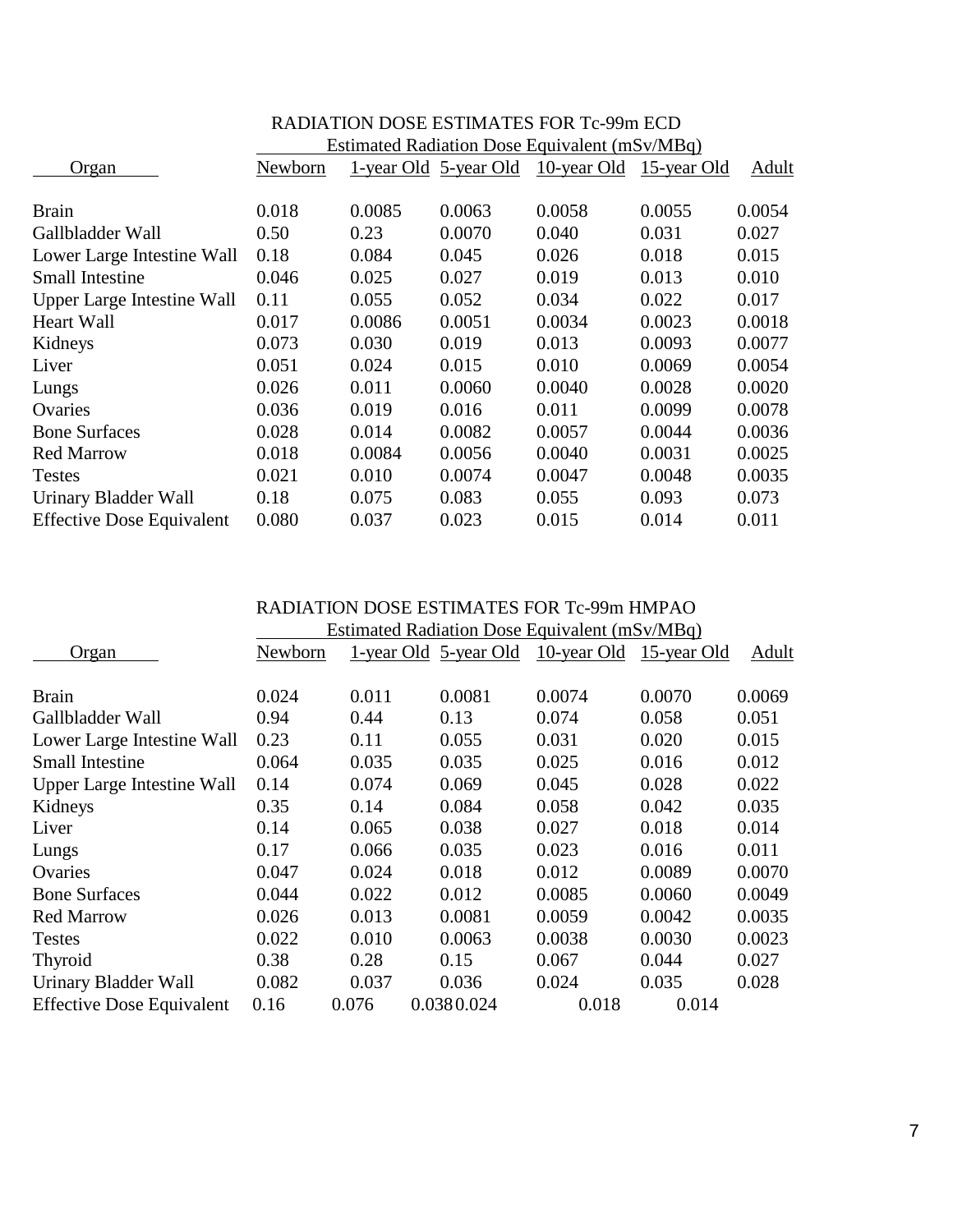|                                  | Estimated Radiation Dose Equivalent (mSv/MBq) |       |                       |                         |        |        |  |  |
|----------------------------------|-----------------------------------------------|-------|-----------------------|-------------------------|--------|--------|--|--|
| Organ                            | Newborn                                       |       | 1-year Old 5-year Old | 10-year Old 15-year Old |        | Adult  |  |  |
| Kidneys                          | 0.098                                         | 0.040 | 0.023                 | 0.016                   | 0.011  | 0.0093 |  |  |
| Ovaries                          | 0.034                                         | 0.017 | 0.010                 | 0.0068                  | 0.0047 | 0.0037 |  |  |
| <b>Bone Surfaces</b>             | 0.85                                          | 0.27  | 0.11                  | 0.069                   | 0.043  | 0.033  |  |  |
| <b>Red Marrow</b>                | 0.097                                         | 0.034 | 0.018                 | 0.010                   | 0.0065 | 0.0057 |  |  |
| <b>Testes</b>                    | 0.031                                         | 0.016 | 0.0086                | 0.0055                  | 0.0034 | 0.0025 |  |  |
| Urinary Bladder Wall             | 0.48                                          | 0.20  | 0.11                  | 0.074                   | 0.051  | 0.040  |  |  |
| <b>Effective Dose Equivalent</b> | 0.092                                         | 0.036 | 0.019                 | 0.012                   | 0.0084 | 0.0067 |  |  |

# RADIATION DOSE ESTIMATES FOR Tc-99m HEDP

#### RADIATION DOSE ESTIMATES FOR Tc-99m HMDP Estimated Radiation Dose Equivalent  $(mS_V/MBa)$

|                                                          | ESUMated Natitation Dose Equivalent (m. 877 Niby) |               |                       |                         |                 |                 |  |  |
|----------------------------------------------------------|---------------------------------------------------|---------------|-----------------------|-------------------------|-----------------|-----------------|--|--|
| Organ                                                    | Newborn                                           |               | 1-year Old 5-year Old | 10-year Old 15-year Old |                 | Adult           |  |  |
| Kidneys                                                  | 0.065                                             | 0.027         | 0.015                 | 0.010                   | 0.0073          | 0.0060          |  |  |
| Ovaries                                                  | 0.033                                             | 0.016         | 0.0090                | 0.0060                  | 0.0042          | 0.0033          |  |  |
| <b>Bone Surfaces</b>                                     | 2.3                                               | 0.72          | 0.30                  | 0.18                    | 0.11            | 0.087           |  |  |
| <b>Red Marrow</b>                                        | 0.24                                              | 0.082         | 0.040                 | 0.023                   | 0.014           | 0.013           |  |  |
| <b>Testes</b>                                            | 0.027                                             | 0.013         | 0.0069                | 0.0044                  | 0.0029          | 0.0022          |  |  |
| Urinary Bladder Wall<br><b>Effective Dose Equivalent</b> | 0.25<br>0.14                                      | 0.11<br>0.049 | 0.059<br>0.024        | 0.040<br>0.015          | 0.027<br>0.0096 | 0.021<br>0.0078 |  |  |
|                                                          |                                                   |               |                       |                         |                 |                 |  |  |

#### RADIATION DOSE ESTIMATES FOR Tc-99m MAA  $\epsilon$ d Dediction Dose Equivalent (mSv/MBq)

|                                  | <b>Estimated Radiation Dose Equivalent (mSv/MBq)</b> |        |                       |        |                         |        |  |  |
|----------------------------------|------------------------------------------------------|--------|-----------------------|--------|-------------------------|--------|--|--|
| Organ                            | Newborn                                              |        | 1-year Old 5-year Old |        | 10-year Old 15-year Old | Adult  |  |  |
| Kidneys                          | 0.038                                                | 0.018  | 0.011                 | 0.0072 | 0.0048                  | 0.0037 |  |  |
| Liver                            | 0.16                                                 | 0.075  | 0.042                 | 0.030  | 0.021                   | 0.016  |  |  |
| Lungs                            | 1.0                                                  | 0.40   | 0.21                  | 0.14   | 0.098                   | 0.067  |  |  |
| Ovaries                          | 0.023                                                | 0.011  | 0.0058                | 0.0036 | 0.0023                  | 0.0018 |  |  |
| Pancreas                         | 0.057                                                | 0.029  | 0.017                 | 0.011  | 0.0075                  | 0.0056 |  |  |
| <b>Bone Surfaces</b>             | 0.052                                                | 0.025  | 0.014                 | 0.0090 | 0.0063                  | 0.0050 |  |  |
| <b>Red Marrow</b>                | 0.026                                                | 0.012  | 0.0074                | 0.0054 | 0.0038                  | 0.0033 |  |  |
| <b>Testes</b>                    | 0.015                                                | 0.0070 | 0.0037                | 0.0023 | 0.0014                  | 0.0011 |  |  |
| Urinary Bladder Wall             | 0.12                                                 | 0.050  | 0.028                 | 0.018  | 0.012                   | 0.0098 |  |  |
| <b>Effective Dose Equivalent</b> | 0.17                                                 | 0.069  | 0.0380.025            | 0.018  | 0.013                   |        |  |  |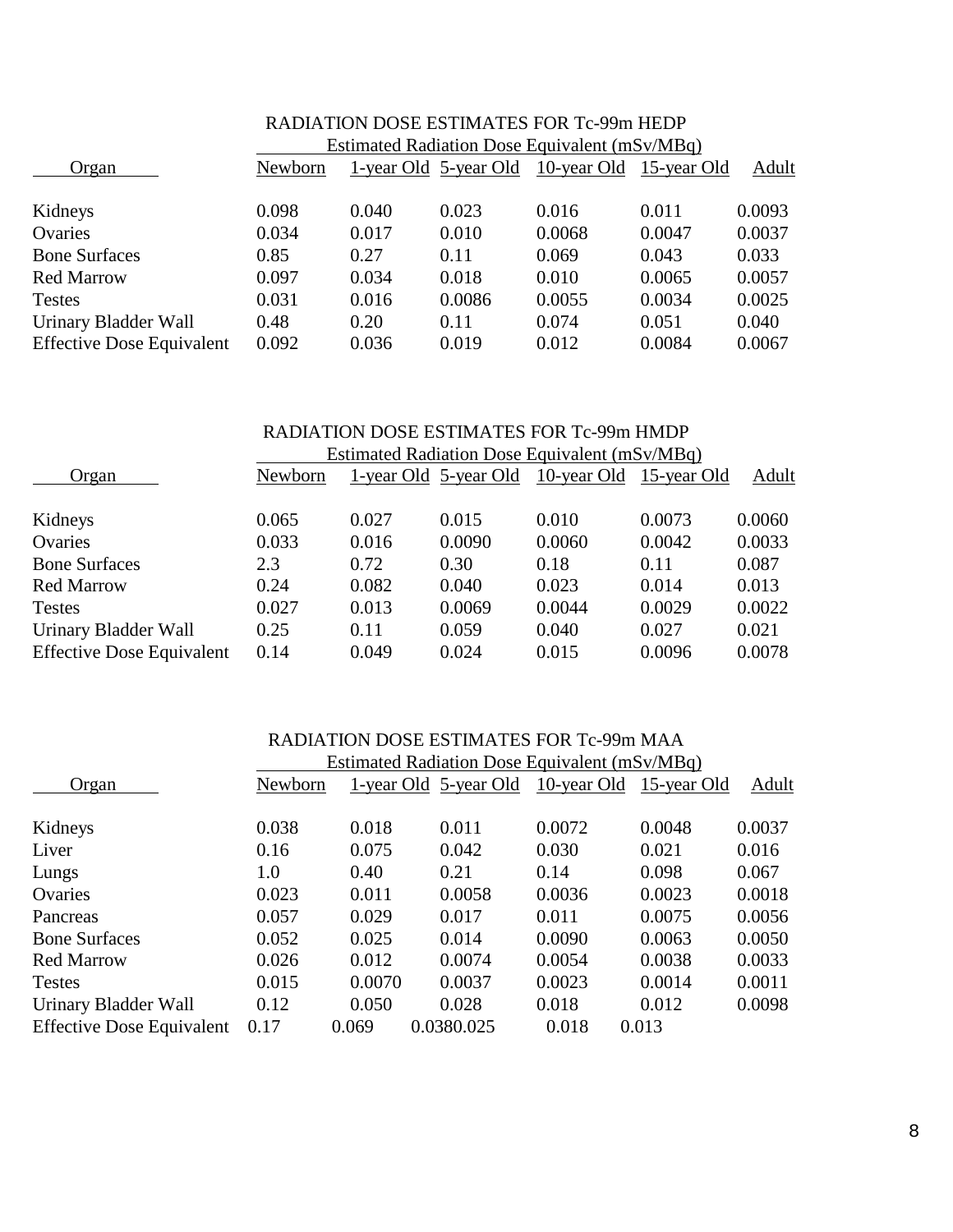|                                  |                                               | IMADIZI IMA DWALI LALI INIZI LALI MA TVO ZZIILINIZIMA |                                               |        |        |        |  |  |
|----------------------------------|-----------------------------------------------|-------------------------------------------------------|-----------------------------------------------|--------|--------|--------|--|--|
|                                  | Estimated Radiation Dose Equivalent (mSv/MBq) |                                                       |                                               |        |        |        |  |  |
| Organ                            | Newborn                                       |                                                       | 1-year Old 5-year Old 10-year Old 15-year Old |        |        | Adult  |  |  |
| Kidneys                          | 0.041                                         | 0.016                                                 | 0.0097                                        | 0.0067 | 0.0049 | 0.0041 |  |  |
| Ovaries                          | 0.013                                         | 0.0069                                                | 0.0083                                        | 0.0058 | 0.0085 | 0.0067 |  |  |
| <b>Bone Surfaces</b>             | 0.0053                                        | 0.0027                                                | 0.0022                                        | 0.0015 | 0.0019 | 0.0015 |  |  |
| <b>Red Marrow</b>                | 0.0027                                        | 0.0014                                                | 0.0015                                        | 0.0011 | 0.0015 | 0.0011 |  |  |
| <b>Testes</b>                    | 0.014                                         | 0.0078                                                | 0.0082                                        | 0.0054 | 0.0066 | 0.0046 |  |  |
| Urinary Bladder Wall             | 0.37                                          | 0.15                                                  | 0.17                                          | 0.11   | 0.17   | 0.14   |  |  |
| <b>Effective Dose Equivalent</b> | 0.032                                         | 0.014                                                 | 0.0150.010                                    | 0.015  | 0.012  |        |  |  |

# RADIATION DOSE ESTIMATES FOR Tc-99m MAG3

#### RADIATION DOSE ESTIMATES FOR Tc-99m MDP Estimated Radiation Dose Equivalent (mSv/MBq)

|                                  | ESUINACU NACHAUCH DOSC EQUIVAICHI (1115 V/MDG) |       |                       |                         |        |        |  |  |
|----------------------------------|------------------------------------------------|-------|-----------------------|-------------------------|--------|--------|--|--|
| Organ                            | Newborn                                        |       | 1-year Old 5-year Old | 10-year Old 15-year Old |        | Adult  |  |  |
| Kidneys                          | 0.092                                          | 0.037 | 0.021                 | 0.014                   | 0.010  | 0.0086 |  |  |
| Ovaries                          | 0.031                                          | 0.015 | 0.0088                | 0.0060                  | 0.0042 | 0.0033 |  |  |
| <b>Bone Surfaces</b>             | 1.6                                            | 0.49  | 0.21                  | 0.12                    | 0.076  | 0.059  |  |  |
| <b>Red Marrow</b>                | 0.16                                           | 0.056 | 0.028                 | 0.016                   | 0.0099 | 0.0088 |  |  |
| <b>Testes</b>                    | 0.027                                          | 0.013 | 0.0073                | 0.0047                  | 0.0030 | 0.0022 |  |  |
| Urinary Bladder Wall             | 0.40                                           | 0.17  | 0.091                 | 0.061                   | 0.042  | 0.033  |  |  |
| <b>Effective Dose Equivalent</b> | 0.11                                           | 0.042 | 0.0210.014            | 0.0089                  | 0.0072 |        |  |  |
|                                  |                                                |       |                       |                         |        |        |  |  |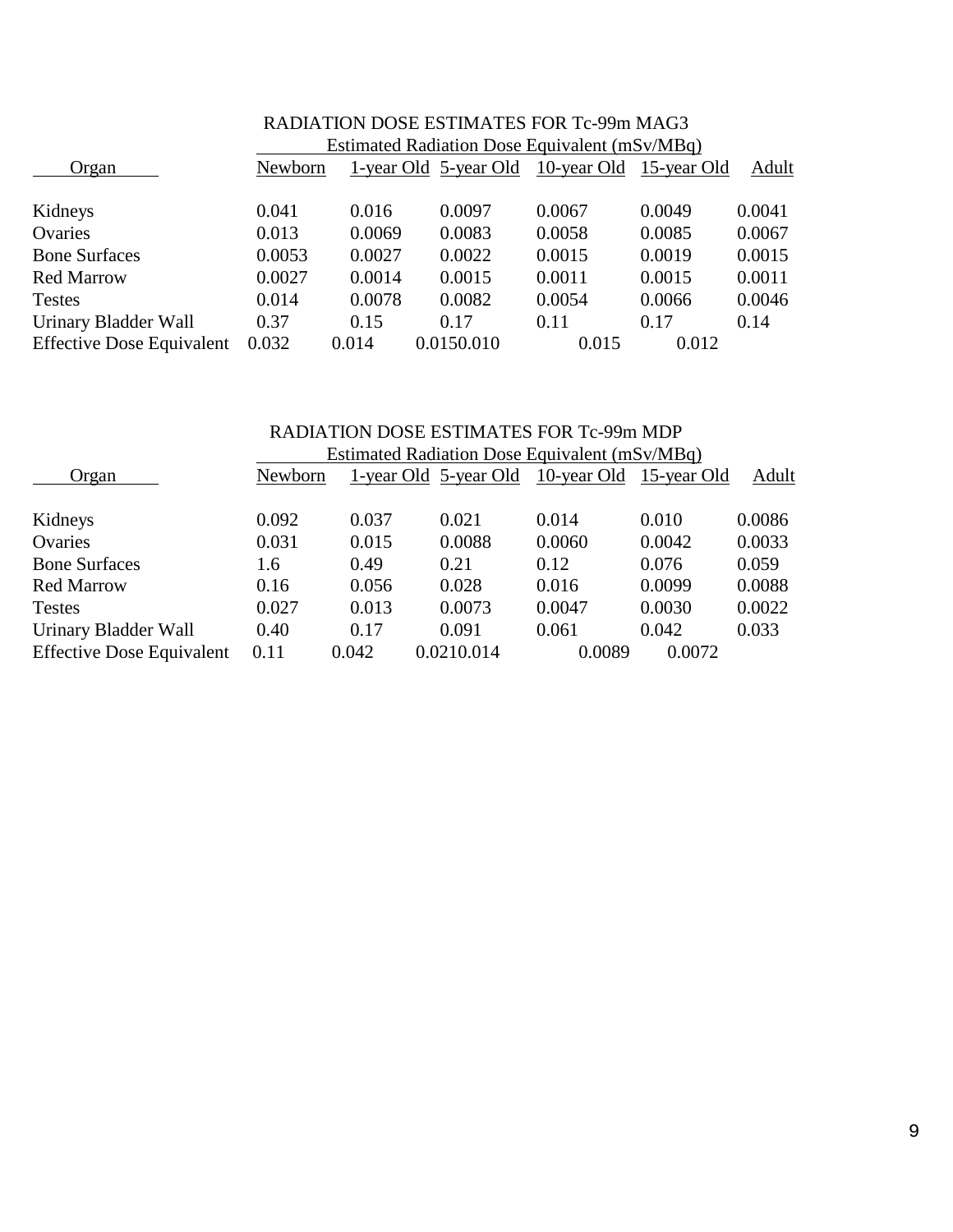|                                   | Estimated Radiation Dose Equivalent (mSv/MBq) |       |                       |             |             |        |  |  |
|-----------------------------------|-----------------------------------------------|-------|-----------------------|-------------|-------------|--------|--|--|
| Organ                             | Newborn                                       |       | 1-year Old 5-year Old | 10-year Old | 15-year Old | Adult  |  |  |
|                                   |                                               |       |                       |             |             |        |  |  |
| Gallbladder Wall                  | 0.24                                          | 0.11  | 0.047                 | 0.030       | 0.021       | 0.018  |  |  |
| Lower Large Intestine Wall        | 0.58                                          | 0.27  | 0.14                  | 0.078       | 0.047       | 0.037  |  |  |
| <b>Small Intestine</b>            | 0.12                                          | 0.064 | 0.076                 | 0.055       | 0.034       | 0.027  |  |  |
| <b>Upper Large Intestine Wall</b> | 0.32                                          | 0.16  | 0.16                  | 0.10        | 0.064       | 0.050  |  |  |
| <b>Heart Wall</b>                 | 0.043                                         | 0.022 | 0.013                 | 0.0084      | 0.0056      | 0.0044 |  |  |
| Kidneys                           | 0.17                                          | 0.071 | 0.044                 | 0.030       | 0.022       | 0.018  |  |  |
| Liver                             | 0.045                                         | 0.023 | 0.015                 | 0.010       | 0.0066      | 0.0051 |  |  |
| Lungs                             | 0.028                                         | 0.013 | 0.0071                | 0.0047      | 0.0033      | 0.0024 |  |  |
| Ovaries                           | 0.083                                         | 0.046 | 0.038                 | 0.026       | 0.018       | 0.014  |  |  |
| <b>Bone Surfaces</b>              | 0.052                                         | 0.026 | 0.015                 | 0.010       | 0.0070      | 0.0058 |  |  |
| <b>Red Marrow</b>                 | 0.034                                         | 0.016 | 0.011                 | 0.0079      | 0.0054      | 0.0045 |  |  |
| Spleen                            | 0.057                                         | 0.026 | 0.016                 | 0.011       | 0.0070      | 0.0052 |  |  |
| <b>Testes</b>                     | 0.038                                         | 0.018 | 0.012                 | 0.0076      | 0.0046      | 0.0035 |  |  |
| <b>Thyroid</b>                    | 0.082                                         | 0.056 | 0.030                 | 0.014       | 0.0093      | 0.0061 |  |  |
| Urinary Bladder Wall              | 0.19                                          | 0.084 | 0.10                  | 0.068       | 0.047       | 0.037  |  |  |
| <b>Effective Dose Equivalent</b>  | 0.13                                          | 0.061 | 0.0450.029            | 0.019       | 0.015       |        |  |  |

# RADIATION DOSE ESTIMATES FOR Tc-99m MIBI

### RADIATION DOSE ESTIMATES FOR INJECTION OF Tc-99m PERTECHNETATE Estimated Radiation Dose Equivalent (mSv/MBq)

| Organ                            | Newborn |       | 1-year Old 5-year Old | 10-year Old | 15-year Old | Adult  |  |  |
|----------------------------------|---------|-------|-----------------------|-------------|-------------|--------|--|--|
| Lower Large Intestine Wall       | 0.41    | 0.17  | 0.089                 | 0.056       | 0.034       | 0.027  |  |  |
| <b>Small Intestine</b>           | 0.068   | 0.035 | 0.021                 | 0.014       | 0.010       | 0.0082 |  |  |
| Stomach Wall                     | 0.20    | 0.069 | 0.037                 | 0.023       | 0.016       | 0.013  |  |  |
| Upper Large Intestine Wall       | 0.43    | 0.18  | 0.095                 | 0.060       | 0.036       | 0.028  |  |  |
| Ovaries                          | 0.068   | 0.034 | 0.021                 | 0.014       | 0.011       | 0.0086 |  |  |
| <b>Bone Surfaces</b>             | 0.044   | 0.021 | 0.012                 | 0.0081      | 0.0057      | 0.0048 |  |  |
| <b>Red Marrow</b>                | 0.029   | 0.014 | 0.0082                | 0.0057      | 0.0040      | 0.0033 |  |  |
| <b>Testes</b>                    | 0.031   | 0.014 | 0.0086                | 0.0054      | 0.0043      | 0.0032 |  |  |
| Thyroid                          | 0.32    | 0.23  | 0.12                  | 0.056       | 0.037       | 0.023  |  |  |
| Urinary Bladder Wall             | 0.12    | 0.051 | 0.048                 | 0.032       | 0.046       | 0.036  |  |  |
| <b>Effective Dose Equivalent</b> | 0.11    | 0.051 | 0.0290.018            | 0.014       | 0.011       |        |  |  |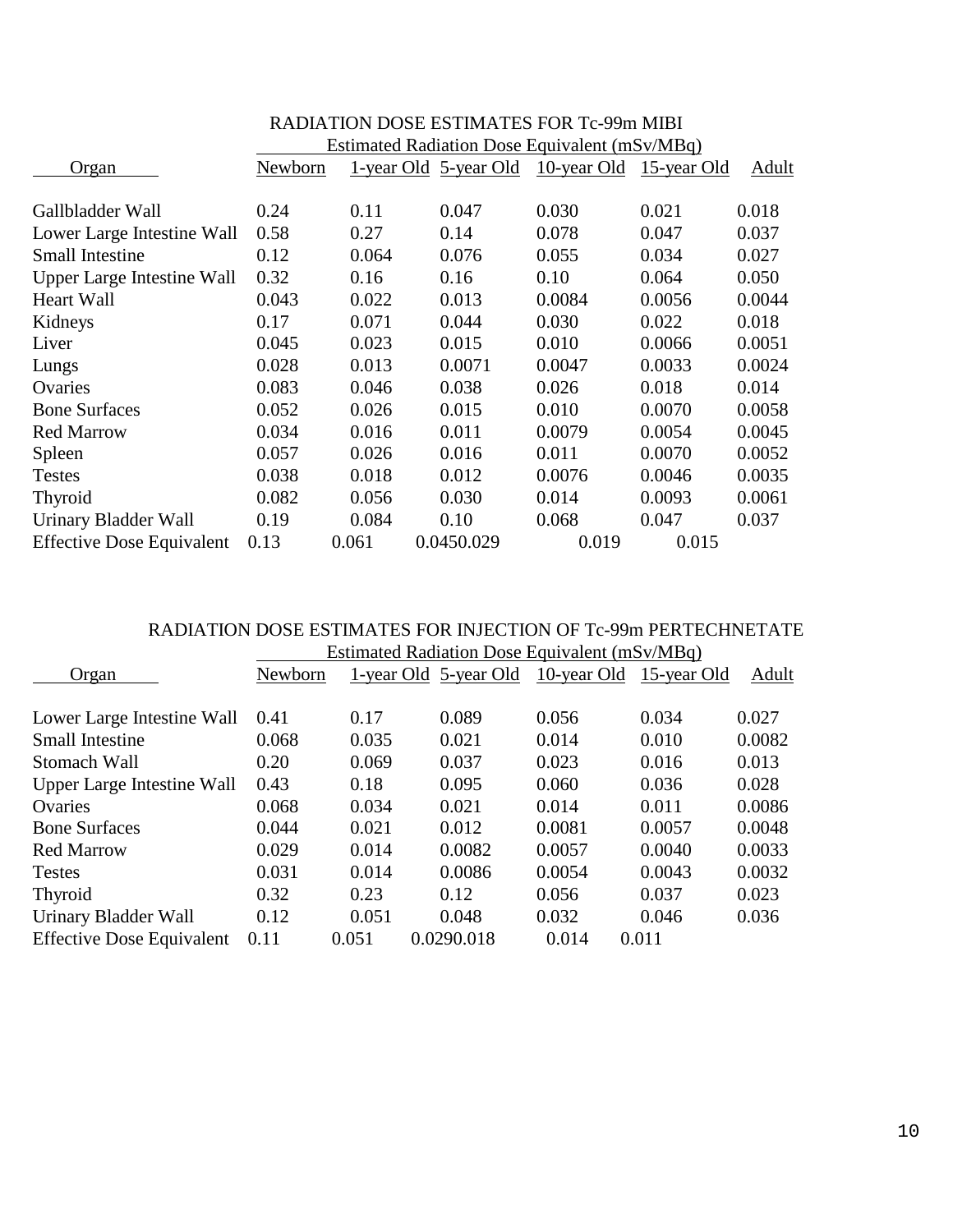|                                  | ESUINACU NACHALION DOSC EQUIVAICHI (1115 V/MDG) |         |                       |          |                         |          |  |  |
|----------------------------------|-------------------------------------------------|---------|-----------------------|----------|-------------------------|----------|--|--|
| Organ                            | Newborn                                         |         | 1-year Old 5-year Old |          | 10-year Old 15-year Old | Adult    |  |  |
| Kidneys                          | 0.00042                                         | 0.00019 | 0.00011               | 0.000056 | 0.000026                | 0.000018 |  |  |
| Ovaries                          | 0.0036                                          | 0.0020  | 0.0013                | 0.00090  | 0.00062                 | 0.00049  |  |  |
| <b>Bone Surfaces</b>             | 0.00092                                         | 0.00048 | 0.00026               | 0.00018  | 0.00012                 | 0.000094 |  |  |
| <b>Red Marrow</b>                | 0.00034                                         | 0.00021 | 0.00017               | 0.00014  | 0.000094                | 0.000072 |  |  |
| <b>Testes</b>                    | 0.0043                                          | 0.0024  | 0.0013                | 0.00085  | 0.00048                 | 0.00034  |  |  |
| Urinary Bladder Wall             | 0.12                                            | 0.051   | 0.028                 | 0.019    | 0.013                   | 0.010    |  |  |
| <b>Effective Dose Equivalent</b> | 0.0095                                          | 0.0042  | 0.0024                | 0.0016   | 0.0011                  | 0.00087  |  |  |

## RADIATION DOSE ESTIMATES FOR INFUSION OF Tc-99m PERTECHNETATE\* Estimated Radiation Dose Equivalent  $(mS_V/MBa)$

\* Activity assumed to be constant in urinary bladder for 15 minutes.

|                                  | RADIATION DOSE ESTIMATES FOR Tc-99m PPi |       |                                               |        |        |        |  |
|----------------------------------|-----------------------------------------|-------|-----------------------------------------------|--------|--------|--------|--|
|                                  |                                         |       | Estimated Radiation Dose Equivalent (mSv/MBq) |        |        |        |  |
| Organ                            | Newborn                                 |       | 1-year Old 5-year Old 10-year Old 15-year Old |        |        | Adult  |  |
| Kidneys                          | 0.068                                   | 0.028 | 0.016                                         | 0.011  | 0.0077 | 0.0064 |  |
| Ovaries                          | 0.037                                   | 0.018 | 0.010                                         | 0.0068 | 0.0047 | 0.0038 |  |
| <b>Bone Surfaces</b>             | 1.7                                     | 0.54  | 0.23                                          | 0.14   | 0.085  | 0.0066 |  |
| <b>Red Marrow</b>                | 0.19                                    | 0.065 | 0.032                                         | 0.019  | 0.012  | 0.010  |  |
| <b>Testes</b>                    | 0.031                                   | 0.015 | 0.0080                                        | 0.0052 | 0.0033 | 0.0026 |  |
| Urinary Bladder Wall             | 0.29                                    | 0.12  | 0.066                                         | 0.045  | 0.031  | 0.024  |  |
| <b>Effective Dose Equivalent</b> | 0.12                                    | 0.044 | 0.0220.014                                    | 0.0090 | 0.0073 |        |  |

## RADIATION DOSE ESTIMATES FOR Tc-99m LABELED RED BLOOD CELLS (*in-vivo labeling)* **Estimated Radiation Dose Equivalent (mSv/MBq)**

|                                  | ESUIDATED KAULUM DOSE EQUIVATEM (INSV/MDU) |       |                       |             |                   |        |  |  |  |
|----------------------------------|--------------------------------------------|-------|-----------------------|-------------|-------------------|--------|--|--|--|
| Organ                            | Newborn                                    |       | 1-year Old 5-year Old | 10-year Old | 15-year Old Adult |        |  |  |  |
| Liver                            | 0.063                                      | 0.030 | 0.017                 | 0.012       | 0.0083            | 0.0064 |  |  |  |
|                                  |                                            |       |                       |             |                   |        |  |  |  |
| Ovaries                          | 0.051                                      | 0.024 | 0.013                 | 0.0088      | 0.0060            | 0.0047 |  |  |  |
| <b>Bone Surfaces</b>             | 0.065                                      | 0.031 | 0.017                 | 0.012       | 0.0079            | 0.0066 |  |  |  |
| <b>Red Marrow</b>                | 0.044                                      | 0.020 | 0.011                 | 0.0075      | 0.0049            | 0.0041 |  |  |  |
| Spleen                           | 0.16                                       | 0.066 | 0.037                 | 0.024       | 0.016             | 0.012  |  |  |  |
| <b>Testes</b>                    | 0.041                                      | 0.018 | 0.010                 | 0.0063      | 0.0042            | 0.0033 |  |  |  |
| Urinary Bladder Wall             | 0.17                                       | 0.073 | 0.040                 | 0.027       | 0.019             | 0.015  |  |  |  |
| <b>Effective Dose Equivalent</b> | 0.082                                      | 0.037 | 0.020                 | 0.014       | 0.0094            | 0.0072 |  |  |  |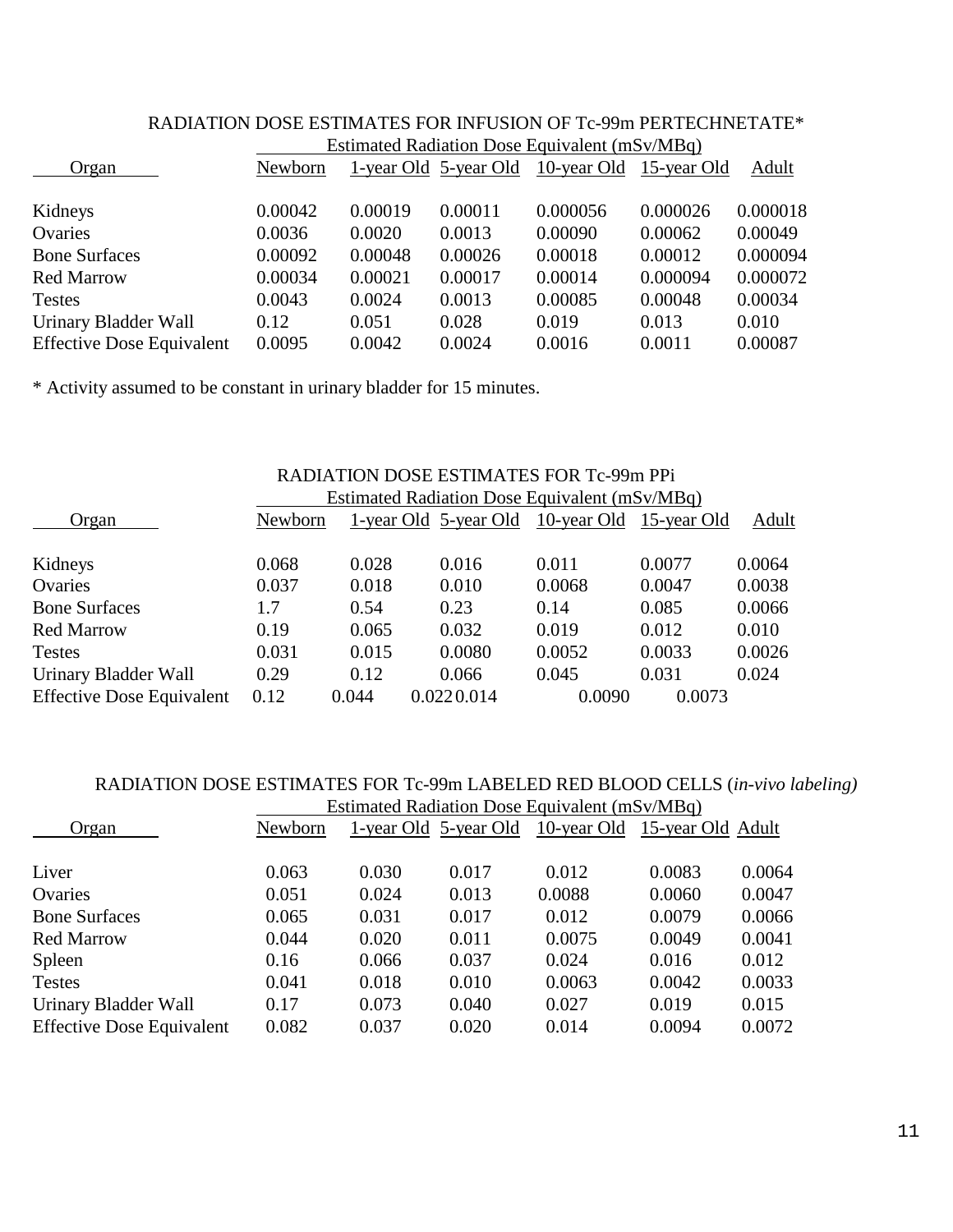| ESUIHALEU NAUTATION DOSE EQUIVAIENT (III.SV/MDY) |       |       |                                |        |                                   |  |  |  |
|--------------------------------------------------|-------|-------|--------------------------------|--------|-----------------------------------|--|--|--|
| Newborn                                          |       |       |                                |        | Adult                             |  |  |  |
|                                                  |       |       |                                |        | 0.0061                            |  |  |  |
| 0.049                                            | 0.023 | 0.013 | 0.0086                         | 0.0060 | 0.0046                            |  |  |  |
| 0.060                                            | 0.029 | 0.016 | 0.011                          | 0.0073 | 0.0061                            |  |  |  |
| 0.040                                            | 0.018 | 0.010 | 0.0069                         | 0.0046 | 0.0038                            |  |  |  |
| 0.15                                             | 0.062 | 0.035 | 0.023                          | 0.016  | 0.011                             |  |  |  |
| 0.040                                            | 0.018 | 0.010 | 0.0064                         | 0.0041 | 0.0033                            |  |  |  |
| 0.25                                             | 0.11  | 0.058 | 0.039                          | 0.027  | 0.021                             |  |  |  |
| 0.084                                            | 0.037 | 0.021 | 0.014                          | 0.0095 | 0.0073                            |  |  |  |
|                                                  | 0.060 | 0.029 | 1-year Old 5-year Old<br>0.016 | 0.012  | 10-year Old 15-year Old<br>0.0079 |  |  |  |

## RADIATION DOSE ESTIMATES FOR Tc-99m LABELED RED BLOOD CELLS (*in-vitro labeling)* Estimated Radiation Dose Equivalent  $(mS_V/MR_Q)$

#### RADIATION DOSE ESTIMATES FOR Tc-99m LABELED HEAT DENATURED RED BLOOD CELLS Estimated Radiation Dose Equivalent  $(mS_V/MBa)$

|                                  | ESUMateu Naulation Dose Equivalent (m. 977) Nidy / |        |                       |                         |         |         |  |
|----------------------------------|----------------------------------------------------|--------|-----------------------|-------------------------|---------|---------|--|
| Organ                            | Newborn                                            |        | 1-year Old 5-year Old | 10-year Old 15-year Old |         | Adult   |  |
|                                  |                                                    |        |                       |                         |         |         |  |
| Liver                            | 0.034                                              | 0.017  | 0.010                 | 0.0064                  | 0.0037  | 0.0025  |  |
| Ovaries                          | 0.029                                              | 0.012  | 0.0070                | 0.0038                  | 0.0022  | 0.0016  |  |
| <b>Bone Surfaces</b>             | 0.052                                              | 0.025  | 0.013                 | 0.0083                  | 0.0056  | 0.0043  |  |
| <b>Red Marrow</b>                | 0.023                                              | 0.011  | 0.0070                | 0.0052                  | 0.0035  | 0.0028  |  |
| Spleen                           | 9.9                                                | 3.8    | 2.1                   | 1.4                     | 0.92    | 0.65    |  |
| <b>Testes</b>                    | 0.010                                              | 0.0042 | 0.0019                | 0.0011                  | 0.00062 | 0.00047 |  |
| Urinary Bladder Wall             | 0.018                                              | 0.0070 | 0.0035                | 0.0021                  | 0.0012  | 0.00075 |  |
| <b>Effective Dose Equivalent</b> | 0.65                                               | 0.26   | 0.15                  | 0.097                   | 0.064   | 0.046   |  |

### RADIATION DOSE ESTIMATES FOR Tc-99m SULFUR COLLOID - NORMAL PATIENTS Estimated Radiation Dose Equivalent  $(mS_V/MR_Q)$

|                                  | ESUMateu Naulation Dose Equivalent (m. 977 Widy) |        |                       |             |             |         |  |
|----------------------------------|--------------------------------------------------|--------|-----------------------|-------------|-------------|---------|--|
| Organ                            | Newborn                                          |        | 1-year Old 5-year Old | 10-year Old | 15-year Old | Adult   |  |
|                                  |                                                  |        |                       |             |             |         |  |
| Liver                            | 0.88                                             | 0.41   | 0.23                  | 0.16        | 0.11        | 0.086   |  |
| Ovaries                          | 0.028                                            | 0.013  | 0.0068                | 0.0040      | 0.0022      | 0.0016  |  |
| <b>Bone Surfaces</b>             | 0.065                                            | 0.029  | 0.014                 | 0.0095      | 0.0066      | 0.0051  |  |
| <b>Red Marrow</b>                | 0.10                                             | 0.036  | 0.019                 | 0.011       | 0.0075      | 0.0068  |  |
| Spleen                           | 0.80                                             | 0.31   | 0.18                  | 0.12        | 0.076       | 0.053   |  |
| <b>Testes</b>                    | 0.0072                                           | 0.0030 | 0.0013                | 0.00064     | 0.00032     | 0.00022 |  |
| <b>Effective Dose Equivalent</b> | 0.15                                             | 0.069  | 0.039                 | 0.026       | 0.018       | 0.014   |  |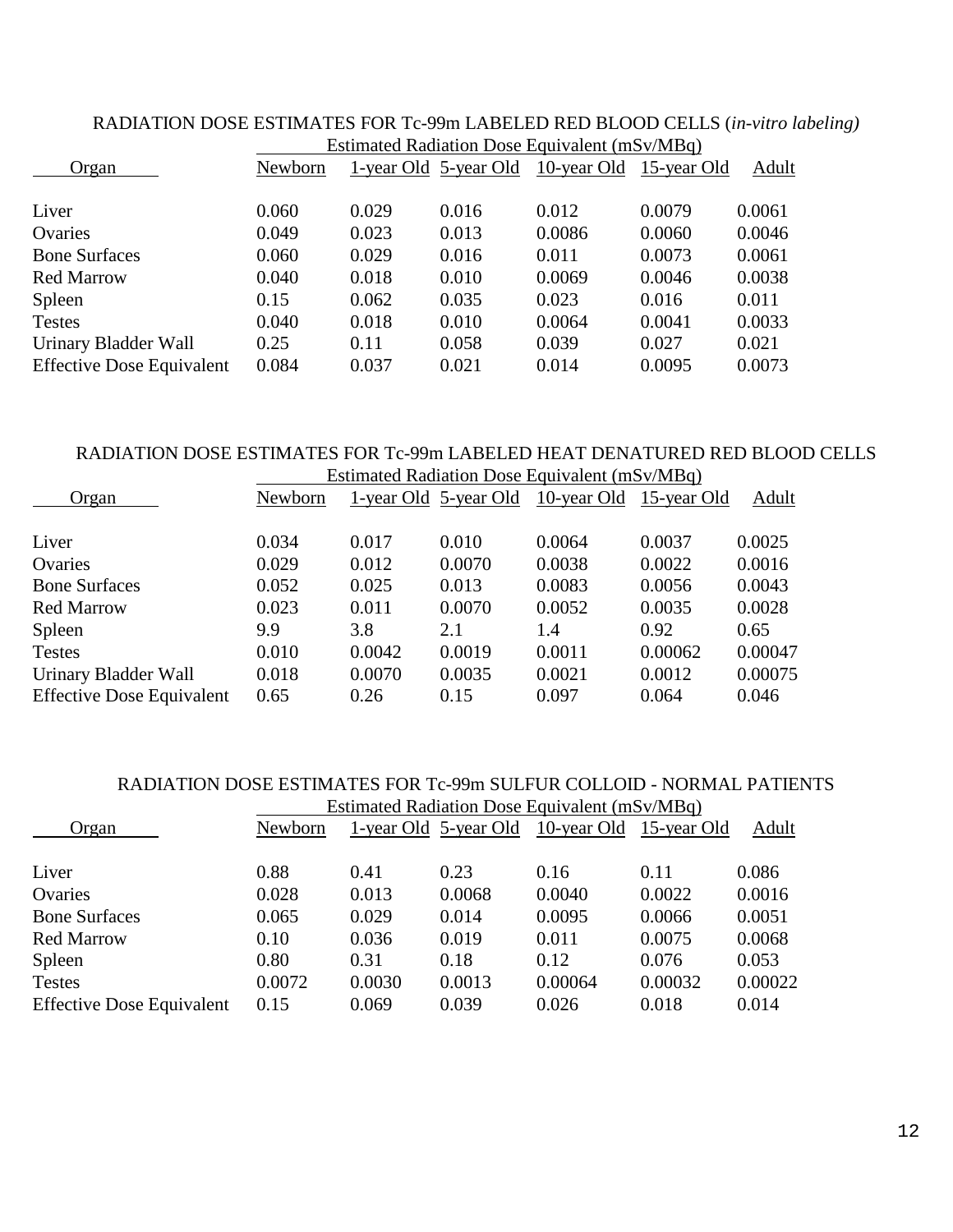| INTERMEDIATE-TO-ADVANCED DIFFUSE PARENCHYMAL LIVER DISEASE |                                               |        |        |                                                     |        |         |  |  |
|------------------------------------------------------------|-----------------------------------------------|--------|--------|-----------------------------------------------------|--------|---------|--|--|
|                                                            | Estimated Radiation Dose Equivalent (mSv/MBq) |        |        |                                                     |        |         |  |  |
| Organ                                                      | Newborn                                       |        |        | 1-year Old 5-year Old 10-year Old 15-year Old Adult |        |         |  |  |
|                                                            |                                               |        |        |                                                     |        |         |  |  |
| Liver                                                      | 0.35                                          | 0.16   | 0.090  | 0.064                                               | 0.044  | 0.034   |  |  |
| Ovaries                                                    | 0.030                                         | 0.014  | 0.0089 | 0.0060                                              | 0.0040 | 0.0032  |  |  |
| <b>Bone Surfaces</b>                                       | 0.16                                          | 0.061  | 0.030  | 0.019                                               | 0.013  | 0.010   |  |  |
| <b>Red Marrow</b>                                          | 0.46                                          | 0.15   | 0.073  | 0.041                                               | 0.026  | 0.024   |  |  |
| Spleen                                                     | 3.3                                           | 1.3    | 0.72   | 0.47                                                | 0.31   | 0.22    |  |  |
| <b>Testes</b>                                              | 0.013                                         | 0.0054 | 0.0030 | 0.0018                                              | 0.0011 | 0.00083 |  |  |
| <b>Effective Dose Equivalent</b>                           | 0.32                                          | 0.12   | 0.069  | 0.045                                               | 0.030  | 0.022   |  |  |

# RADIATION DOSE ESTIMATES FOR Tc-99m SULFUR COLLOID INTERMEDIATE-TO-ADVANCED DIFFUSE PARENCHYMAL LIVER DISEASE

#### RADIATION DOSE ESTIMATES FOR ORAL ADMINISTRATION OF Tc-99m SULFUR COLLOID Estimated Radiation Dose Equivalent (mSv/MBq)

| Esumated Radiation Dose Equivalent (mSV/MBG) |        |        |                       |        |                         |
|----------------------------------------------|--------|--------|-----------------------|--------|-------------------------|
| Newborn                                      |        |        |                       |        | Adult                   |
|                                              |        |        |                       |        |                         |
| 1.4                                          | 0.64   | 0.31   | 0.17                  | 0.10   | 0.080                   |
| 0.22                                         | 0.13   | 0.16   | 0.12                  | 0.073  | 0.058                   |
| 0.29                                         | 0.10   | 0.10   | 0.062                 | 0.045  | 0.034                   |
| 0.74                                         | 0.38   | 0.37   | 0.24                  | 0.15   | 0.12                    |
| 0.12                                         | 0.073  | 0.064  | 0.045                 | 0.031  | 0.024                   |
| 0.022                                        | 0.013  | 0.010  | 0.0073                | 0.0052 | 0.0041                  |
| 0.0094                                       | 0.0072 | 0.0087 | 0.0074                | 0.0055 | 0.0046                  |
| 0.018                                        | 0.0096 | 0.0063 | 0.0037                | 0.0019 | 0.0012                  |
| 0.20                                         | 0.098  | 0.0077 | 0.050                 | 0.032  | 0.025                   |
|                                              |        |        | 1-year Old 5-year Old |        | 10-year Old 15-year Old |

#### RADIATION DOSE ESTIMATES FOR Tc-99m LABELED WHITE BLOOD CELLS\*  $E$ Estimated Radiation Dose  $R$

|                                  | <b>Estimated Radiation Dose Equivalent (mSv/MBq)</b> |        |                       |                         |        |         |  |
|----------------------------------|------------------------------------------------------|--------|-----------------------|-------------------------|--------|---------|--|
| Organ                            | Newborn                                              |        | 1-year Old 5-year Old | 10-year Old 15-year Old |        | Adult   |  |
| Liver                            | 0.27                                                 | 0.13   | 0.071                 | 0.051                   | 0.035  | 0.027   |  |
| Ovaries                          | 0.028                                                | 0.014  | 0.0095                | 0.0068                  | 0.0049 | 0.0038  |  |
| <b>Bone Surfaces</b>             | 0.23                                                 | 0.083  | 0.040                 | 0.025                   | 0.017  | 0.013   |  |
| <b>Red Marrow</b>                | 0.72                                                 | 0.23   | 0.11                  | 0.062                   | 0.039  | 0.036   |  |
| Spleen                           | 2.8                                                  | 1.1    | 0.60                  | 0.39                    | 0.26   | 0.18    |  |
| <b>Testes</b>                    | 0.012                                                | 0.0052 | 0.0030                | 0.0019                  | 0.0012 | 0.00084 |  |
| Urinary Bladder Wall             | 0.018                                                | 0.0091 | 0.0058                | 0.0039                  | 0.0024 | 0.0018  |  |
| <b>Effective Dose Equivalent</b> | 0.31                                                 | 0.12   | 0.065                 | 0.042                   | 0.028  | 0.021   |  |

\* Assuming no 100% labeling efficiency and no label loss. Combine with Tc-99m pertechnetate dosimetry for specific products.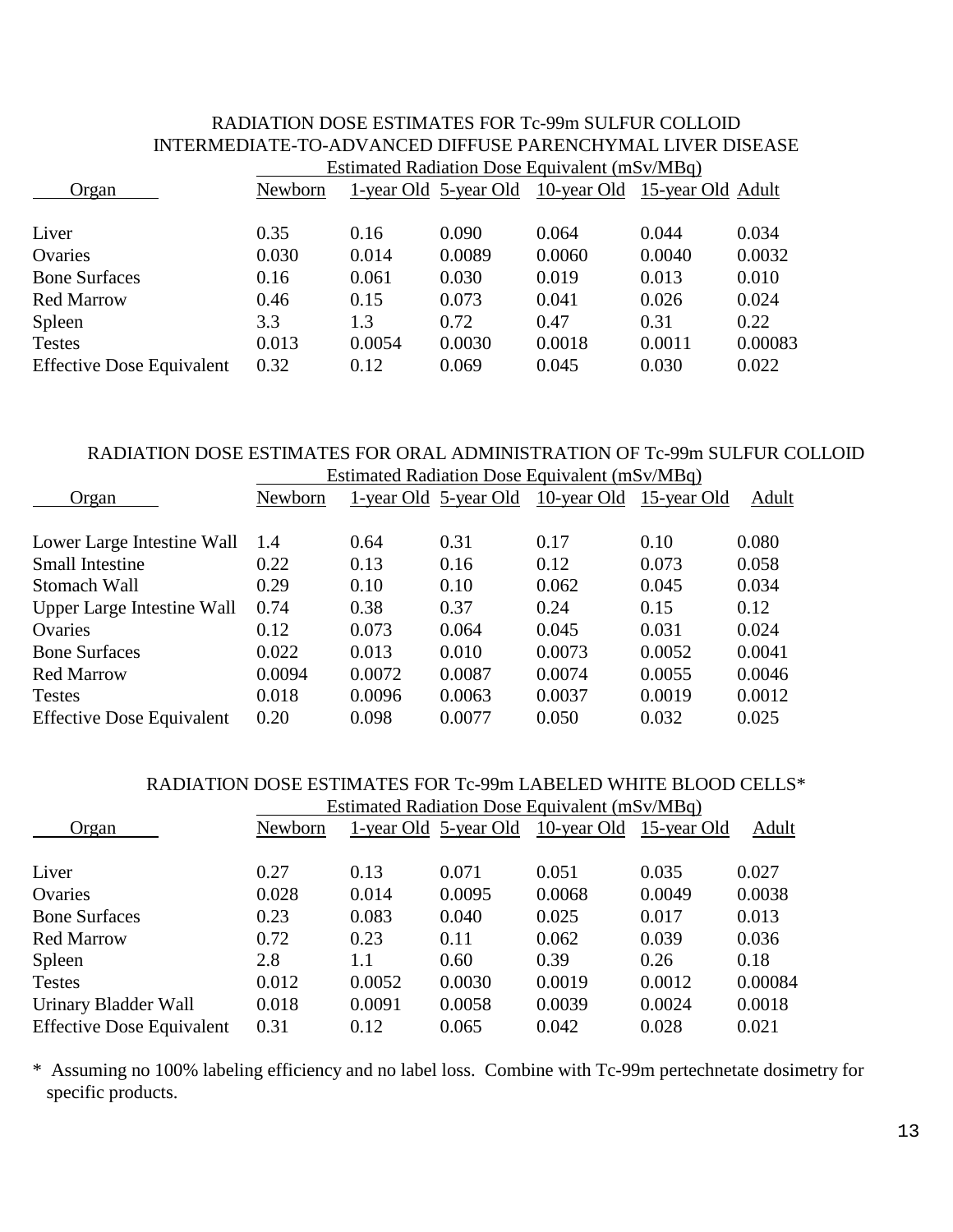| Newborn |      |      |      |      | Adult                                                                                                  |
|---------|------|------|------|------|--------------------------------------------------------------------------------------------------------|
|         |      |      |      |      |                                                                                                        |
| 5.5     | 2.6  | 1.5  | 1.1  |      | 0.56                                                                                                   |
| 1.6     | 0.76 | 0.42 | 0.27 | 0.18 | 0.14                                                                                                   |
| 2.6     | 1.1  | 0.55 | 0.36 | 0.24 | 0.20                                                                                                   |
| 2.7     | 1.0  | 0.55 | 0.34 | 0.23 | 0.20                                                                                                   |
| 72      | 29   | 17   | 11   | 7.3  | 5.2                                                                                                    |
| 1.1     | 0.49 | 0.27 | 0.17 | 0.11 | 0.090                                                                                                  |
| 2.0     | 0.89 | 0.51 | 0.33 | 0.23 | 0.18                                                                                                   |
| 6.5     | 2.7  | 1.6  | 1.0  | 0.69 | 0.52                                                                                                   |
|         |      |      |      |      | Estimated Radiation Dose Equivalent (mSv/MBq)<br>1-year Old 5-year Old 10-year Old 15-year Old<br>0.72 |

# RADIATION DOSE ESTIMATES FOR In-111 LABELED PLATELETS

#### RADIATION DOSE ESTIMATES FOR In-111 LABELED RED BLOOD CELLS Estimated Radiation Dose Equivalent  $(mS_V/MBa)$

|                                  | ESUINATED NACHALION DOSE EQUIVATENT (INSV/MIDG) |      |                       |                         |      |       |  |  |
|----------------------------------|-------------------------------------------------|------|-----------------------|-------------------------|------|-------|--|--|
| Organ                            | Newborn                                         |      | 1-year Old 5-year Old | 10-year Old 15-year Old |      | Adult |  |  |
| Liver                            | 1.8                                             | 0.84 | 0.47                  | 0.34                    | 0.22 | 0.17  |  |  |
| Ovaries                          | 2.1                                             | 0.96 | 0.53                  | 0.34                    | 0.23 | 0.19  |  |  |
| <b>Bone Surfaces</b>             | 2.5                                             | 1.1  | 0.59                  | 0.39                    | 0.26 | 0.22  |  |  |
| <b>Red Marrow</b>                | 1.8                                             | 0.74 | 0.41                  | 0.27                    | 0.18 | 0.15  |  |  |
| Spleen                           | 10                                              | 4.1  | 2.4                   | 1.6                     | 1.1  | 0.76  |  |  |
| <b>Testes</b>                    | 1.6                                             | 0.70 | 0.39                  | 0.25                    | 0.17 | 0.14  |  |  |
| Urinary Bladder Wall             | 1.9                                             | 0.84 | 0.48                  | 0.32                    | 0.23 | 0.17  |  |  |
| <b>Effective Dose Equivalent</b> | 2.4                                             | 1.1  | 0.59                  | 0.39                    | 0.26 | 0.20  |  |  |
|                                  |                                                 |      |                       |                         |      |       |  |  |

| RADIATION DOSE ESTIMATES FOR In-111 LABELED WBC's |  |  |  |  |  |
|---------------------------------------------------|--|--|--|--|--|
|                                                   |  |  |  |  |  |

|                                  | <b>Estimated Radiation Dose Equivalent (mSv/MBq)</b> |      |                       |                         |       |       |  |  |
|----------------------------------|------------------------------------------------------|------|-----------------------|-------------------------|-------|-------|--|--|
| Organ                            | Newborn                                              |      | 1-year Old 5-year Old | 10-year Old 15-year Old |       | Adult |  |  |
| Liver                            | 8.7                                                  | 4.1  | 2.3                   | 1.7                     | 1.2   | 0.90  |  |  |
| Ovaries                          | 0.98                                                 | 0.49 | 0.32                  | 0.23                    | 0.16  | 0.13  |  |  |
| <b>Bone Surfaces</b>             | 6.7                                                  | 2.4  | 1.2                   | 0.74                    | 0.49  | 0.38  |  |  |
| <b>Red Marrow</b>                | 18                                                   | 5.9  | 2.9                   | 1.7                     | 1.1   | 0.98  |  |  |
| Spleen                           | 81                                                   | 32   | 19                    | 12                      | 8.2   | 5.9   |  |  |
| <b>Testes</b>                    | 0.42                                                 | 0.18 | 0.10                  | 0.067                   | 0.042 | 0.030 |  |  |
| <b>Effective Dose Equivalent</b> | 8.9                                                  | 3.5  | 2.0                   | 1.3                     | 0.87  | 0.67  |  |  |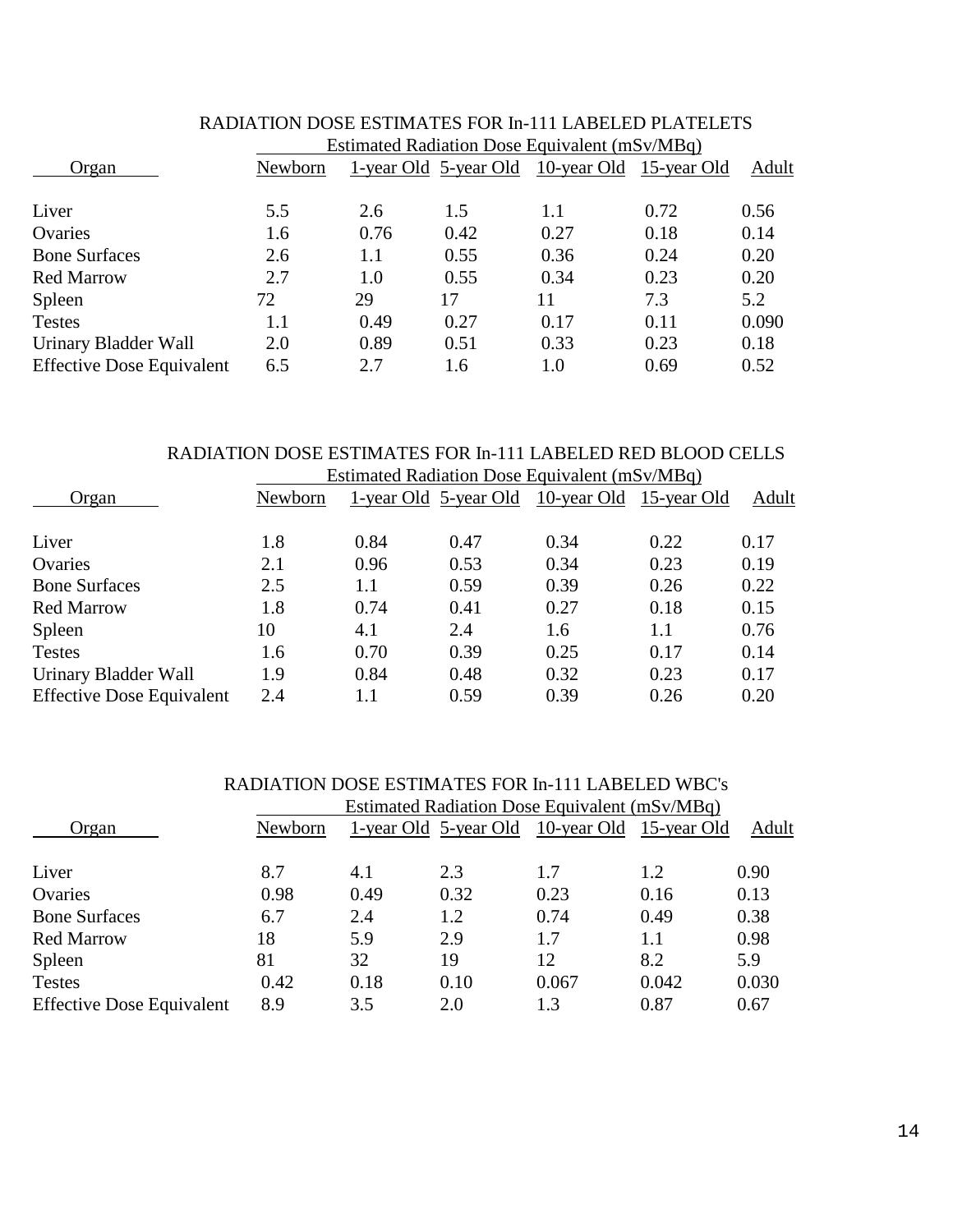|                                  | Estimated Radiation Dose Equivalent (mSv/MBq) |      |                       |                         |      |       |  |  |
|----------------------------------|-----------------------------------------------|------|-----------------------|-------------------------|------|-------|--|--|
| Organ                            | Newborn                                       |      | 1-year Old 5-year Old | 10-year Old 15-year Old |      | Adult |  |  |
| Liver                            | 240                                           | 98   | 49                    | 33                      | 21   | 15    |  |  |
| Ovaries                          | 8.3                                           | 3.1  | 1.6                   | 0.93                    | 0.54 | 0.42  |  |  |
| <b>Bone Surfaces</b>             | 43                                            | 14   | 5.9                   | 3.5                     | 2.1  | 1.6   |  |  |
| <b>Red Marrow</b>                | 170                                           | 52   | 25                    | 13                      | 7.6  | 7.1   |  |  |
| Spleen                           | 4800                                          | 1700 | 900                   | 560                     | 360  | 240   |  |  |
| <b>Testes</b>                    | 8.0                                           | 3.0  | 1.5                   | 0.88                    | 0.51 | 0.40  |  |  |
| Urinary Bladder Wall             | 23                                            | 8.7  | 4.4                   | 2.8                     | 1.8  | 1.3   |  |  |
| <b>Effective Dose Equivalent</b> | 330                                           | 120  | 62                    | 38                      | 24   | 17    |  |  |

# RADIATION DOSE ESTIMATES FOR In-114m/In-114 PLATELETS

#### RADIATION DOSE ESTIMATES FOR In-114m/In-114 LABELED RED BLOOD CELLS Estimated Radiation Dose Equivalent (mSv/MBq)

| Newborn |      |      |      |                              |                                                                                         |  |  |
|---------|------|------|------|------------------------------|-----------------------------------------------------------------------------------------|--|--|
|         |      |      |      |                              | 56                                                                                      |  |  |
| 110     | 42   | 21   | 12   | 7.4                          | 5.7                                                                                     |  |  |
| 330     | 110  | 47   | 28   | 17                           | 13                                                                                      |  |  |
| 1200    | 360  | 170  | 90   | 52                           | 49                                                                                      |  |  |
| 12000   | 4200 | 2200 | 1400 | 860                          | 580                                                                                     |  |  |
| 110     | 42   | 20   | 12   | 7.2                          | 5.5                                                                                     |  |  |
| 110     | 42   | 21   | 12   | 7.2                          | 5.6                                                                                     |  |  |
| 980     | 350  | 180  | 110  | 69                           | 49                                                                                      |  |  |
|         | 880  | 370  | 180  | 1-year Old 5-year Old<br>120 | Estimated Natitation Dose Equivalent (mp v/widy)<br>10-year Old 15-year Old Adult<br>77 |  |  |

# RADIATION DOSE ESTIMATES FOR In-114m/In-114 LABELED WBC's

|                                  | <b>Estimated Radiation Dose Equivalent (mSv/MBq)</b> |      |                       |                         |      |       |  |  |
|----------------------------------|------------------------------------------------------|------|-----------------------|-------------------------|------|-------|--|--|
| Organ                            | Newborn                                              |      | 1-year Old 5-year Old | 10-year Old 15-year Old |      | Adult |  |  |
| Liver                            | 1900                                                 | 780  | 390                   | 260                     | 160  | 120   |  |  |
| Ovaries                          | 30                                                   | 12   | 6.1                   | 3.8                     | 2.3  | 1.8   |  |  |
| <b>Bone Surfaces</b>             | 1800                                                 | 540  | 220                   | 130                     | 81   | 62    |  |  |
| <b>Red Marrow</b>                | 7700                                                 | 2400 | 1100                  | 590                     | 340  | 320   |  |  |
| Spleen                           | 25000                                                | 8900 | 4700                  | 2900                    | 1800 | 1200  |  |  |
| <b>Testes</b>                    | 28                                                   | 10   | 5.2                   | 3.1                     | 1.8  | 1.4   |  |  |
| <b>Effective Dose Equivalent</b> | 2600                                                 | 900  | 460                   | 270                     | 170  | 120   |  |  |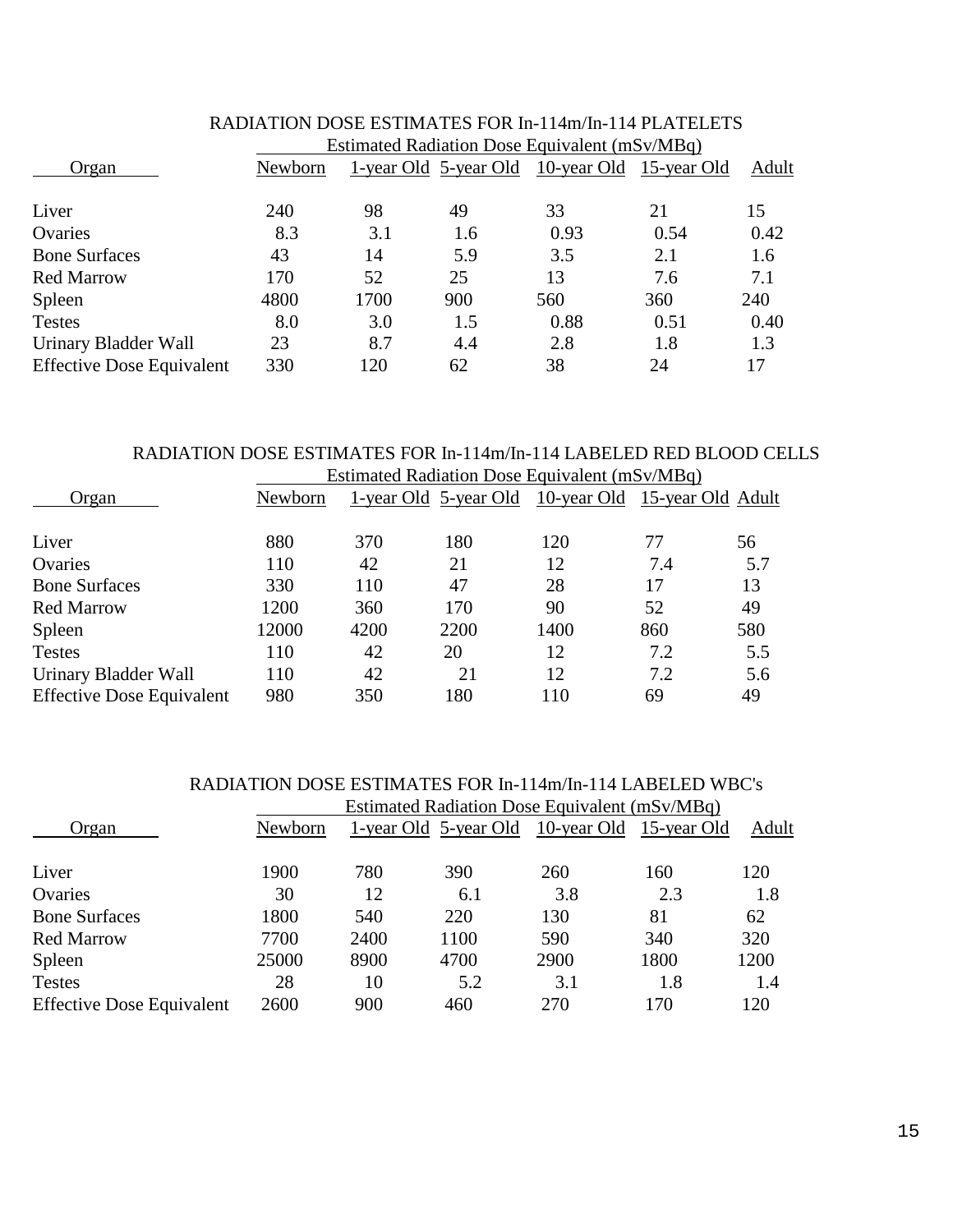|                                   | Estimated Radiation Dose Equivalent (mSV/MBq) |       |                              |                               |        |        |  |  |
|-----------------------------------|-----------------------------------------------|-------|------------------------------|-------------------------------|--------|--------|--|--|
| Organ                             | Newborn                                       |       | <u>1-year Old 5-year Old</u> | 10-year Old 15-year Old Adult |        |        |  |  |
|                                   |                                               |       |                              |                               |        |        |  |  |
| Lower Large Intestine Wall        | 0.095                                         | 0.043 | 0.026                        | 0.017                         | 0.014  | 0.011  |  |  |
| <b>Small Intestine</b>            | 0.54                                          | 0.22  | 0.12                         | 0.072                         | 0.043  | 0.033  |  |  |
| Stomach Wall                      | 0.97                                          | 0.32  | 0.17                         | 0.10                          | 0.071  | 0.055  |  |  |
| <b>Upper Large Intestine Wall</b> | 0.14                                          | 0.066 | 0.040                        | 0.026                         | 0.017  | 0.014  |  |  |
| Liver                             | 0.068                                         | 0.031 | 0.017                        | 0.011                         | 0.0066 | 0.0049 |  |  |
| Ovaries                           | 0.11                                          | 0.052 | 0.031                        | 0.020                         | 0.015  | 0.012  |  |  |
| <b>Bone Surfaces</b>              | 0.11                                          | 0.047 | 0.026                        | 0.017                         | 0.012  | 0.0098 |  |  |
| <b>Red Marrow</b>                 | 0.055                                         | 0.024 | 0.014                        | 0.0097                        | 0.0070 | 0.0058 |  |  |
| <b>Testes</b>                     | 0.051                                         | 0.022 | 0.014                        | 0.0082                        | 0.0069 | 0.0051 |  |  |
| <b>Thyroid</b>                    | 47                                            | 34    | 18                           | 8.4                           | 5.5    | 3.4    |  |  |
| <b>Thymus</b>                     | 0.16                                          | 0.070 | 0.029                        | 0.015                         | 0.0081 | 0.0056 |  |  |
| Urinary Bladder Wall              | 0.28                                          | 0.12  | 0.12                         | 0.078                         | 0.12   | 0.096  |  |  |
| <b>Effective Dose Equivalent</b>  | 1.6                                           | 1.1   | 0.59                         | 0.28                          | 0.19   | 0.12   |  |  |

#### RADIATION DOSE ESTIMATES FOR I-123 SODIUM IODIDE Estimated Radiation Dose Equivalent (mSv/MBq)

|                                  | <b>RADIATION DOSE ESTIMATES FOR I-123 HIPPURAN</b> |                                                      |        |                                               |        |        |  |  |  |
|----------------------------------|----------------------------------------------------|------------------------------------------------------|--------|-----------------------------------------------|--------|--------|--|--|--|
| Organ                            |                                                    | <b>Estimated Radiation Dose Equivalent (mSv/MBq)</b> |        |                                               |        |        |  |  |  |
|                                  | Newborn                                            |                                                      |        | 1-year Old 5-year Old 10-year Old 15-year Old |        | Adult  |  |  |  |
| Kidneys                          | 0.10                                               | 0.040                                                | 0.024  | 0.016                                         | 0.012  | 0.010  |  |  |  |
| Ovaries                          | 0.023                                              | 0.012                                                | 0.013  | 0.0087                                        | 0.013  | 0.010  |  |  |  |
| <b>Bone Surfaces</b>             | 0.011                                              | 0.0044                                               | 0.0033 | 0.0021                                        | 0.0026 | 0.0020 |  |  |  |
| <b>Red Marrow</b>                | 0.0044                                             | 0.0021                                               | 0.0021 | 0.0016                                        | 0.0022 | 0.017  |  |  |  |
| <b>Testes</b>                    | 0.028                                              | 0.014                                                | 0.014  | 0.0085                                        | 0.010  | 0.0070 |  |  |  |
| Urinary Bladder Wall             | 0.72                                               | 0.30                                                 | 0.35   | 0.23                                          | 0.38   | 0.30   |  |  |  |
| <b>Effective Dose Equivalent</b> | 0.064                                              | 0.027                                                | 0.030  | 0.020                                         | 0.030  | 0.024  |  |  |  |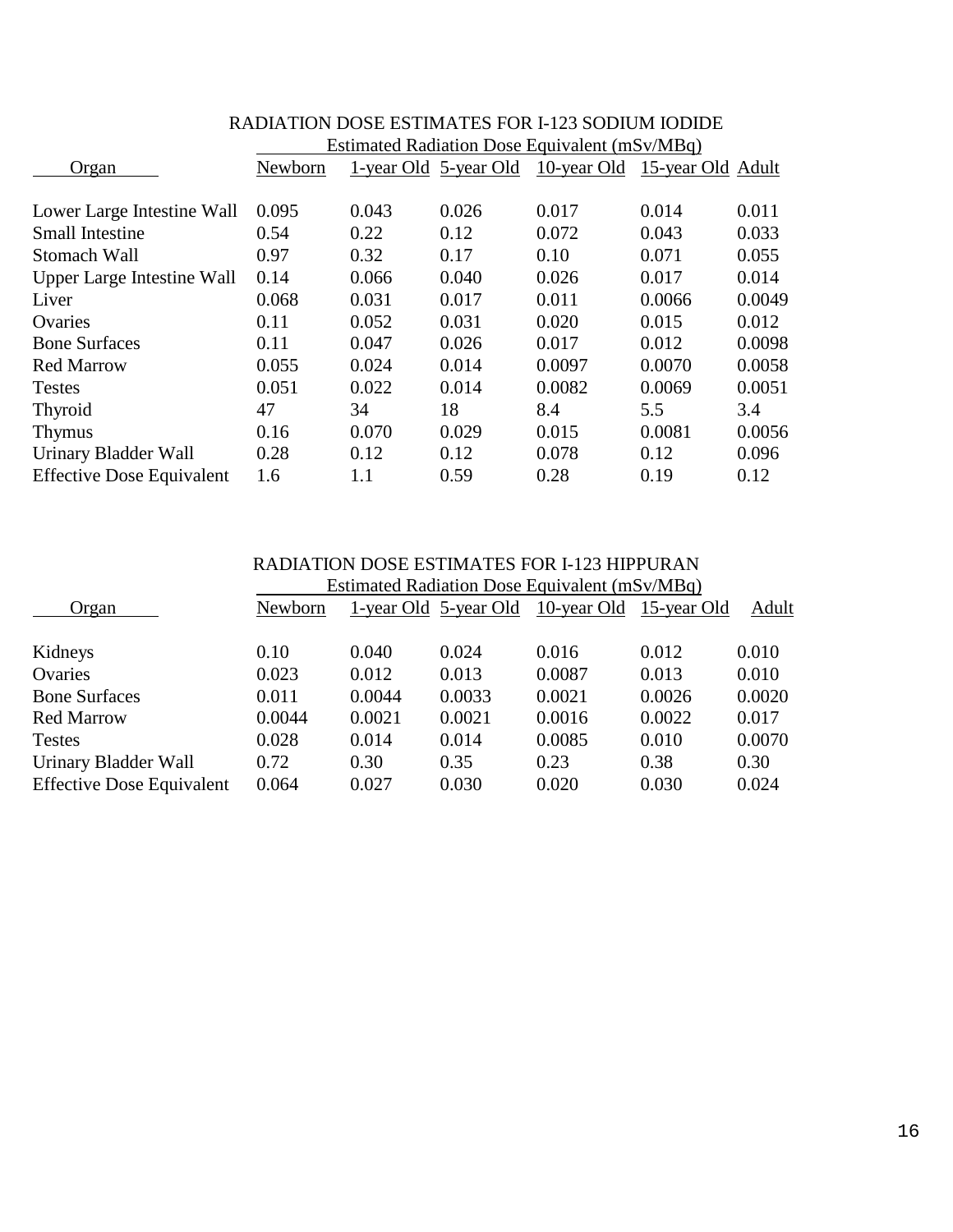| 1879 BIZITA DOME BOTHYIA I BOTANI ETZ.) IIIIDO |                                               |       |                       |       |                         |        |  |
|------------------------------------------------|-----------------------------------------------|-------|-----------------------|-------|-------------------------|--------|--|
|                                                | Estimated Radiation Dose Equivalent (mSv/MBq) |       |                       |       |                         |        |  |
| Organ                                          | Newborn                                       |       | 1-year Old 5-year Old |       | 10-year Old 15-year Old | Adult  |  |
| Adrenals                                       | 0.11                                          | 0.066 | 0.042                 | 0.030 | 0.021                   | 0.016  |  |
|                                                |                                               |       |                       |       |                         |        |  |
| Liver                                          | 0.79                                          | 0.36  | 0.20                  | 0.14  | 0.095                   | 0.073  |  |
| Ovaries                                        | 0.10                                          | 0.046 | 0.026                 | 0.017 | 0.013                   | 0.010  |  |
| <b>Bone Surfaces</b>                           | 0.16                                          | 0.066 | 0.034                 | 0.022 | 0.015                   | 0.012  |  |
| <b>Red Marrow</b>                              | 0.081                                         | 0.035 | 0.020                 | 0.013 | 0.0087                  | 0.0072 |  |
| Spleen                                         | 0.30                                          | 0.12  | 0.068                 | 0.045 | 0.029                   | 0.021  |  |
| <b>Testes</b>                                  | 0.077                                         | 0.032 | 0.019                 | 0.012 | 0.0092                  | 0.0070 |  |
| Thyroid                                        | 0.063                                         | 0.033 | 0.018                 | 0.010 | 0.0064                  | 0.0048 |  |
| Urinary Bladder Wall                           | 0.28                                          | 0.12  | 0.12                  | 0.077 | 0.12                    | 0.094  |  |
| <b>Effective Dose Equivalent</b>               | 0.17                                          | 0.076 | 0.045                 | 0.030 | 0.025                   | 0.019  |  |
|                                                |                                               |       |                       |       |                         |        |  |

# RADIATION DOSE ESTIMATES FOR I-123 mIBG

### RADIATION DOSE ESTIMATES FOR I-125 SODIUM IODIDE Estimated Radiation Dose Equivalent (mSv/MBq)

|                                  | $E_{\text{out}}$ required $E_{\text{out}}$ requirement (movimply) |       |                       |             |             |        |  |
|----------------------------------|-------------------------------------------------------------------|-------|-----------------------|-------------|-------------|--------|--|
| Organ                            | Newborn                                                           |       | 1-year Old 5-year Old | 10-year Old | 15-year Old | Adult  |  |
| Lower Large Intestine Wall       | 0.18                                                              | 0.070 | 0.036                 | 0.021       | 0.014       | 0.011  |  |
|                                  |                                                                   |       |                       |             |             |        |  |
| <b>Small Intestine</b>           | 0.73                                                              | 0.29  | 0.14                  | 0.086       | 0.049       | 0.037  |  |
| Stomach Wall                     | 1.4                                                               | 0.43  | 0.21                  | 0.12        | 0.084       | 0.064  |  |
| Upper Large Intestine Wall       | 0.30                                                              | 0.12  | 0.060                 | 0.035       | 0.020       | 0.015  |  |
| Liver                            | 1.2                                                               | 0.49  | 0.26                  | 0.18        | 0.11        | 0.086  |  |
| Ovaries                          | 0.21                                                              | 0.083 | 0.042                 | 0.024       | 0.015       | 0.011  |  |
| <b>Bone Surfaces</b>             | 1.6                                                               | 0.51  | 0.26                  | 0.16        | 0.11        | 0.099  |  |
| <b>Red Marrow</b>                | 0.33                                                              | 0.11  | 0.051                 | 0.031       | 0.021       | 0.017  |  |
| <b>Testes</b>                    | 0.12                                                              | 0.044 | 0.023                 | 0.014       | 0.0088      | 0.0065 |  |
| <b>Thyroid</b>                   | 2800                                                              | 2100  | 1100                  | 510         | 340         | 210    |  |
| <b>Thymus</b>                    | 6.5                                                               | 2.4   | 0.63                  | 0.16        | 0.042       | 0.024  |  |
| Urinary Bladder Wall             | 0.40                                                              | 0.16  | 0.15                  | 0.097       | 0.15        | 0.12   |  |
| <b>Effective Dose Equivalent</b> | 87                                                                | 63    | 34                    | 16          | 10          | 6.4    |  |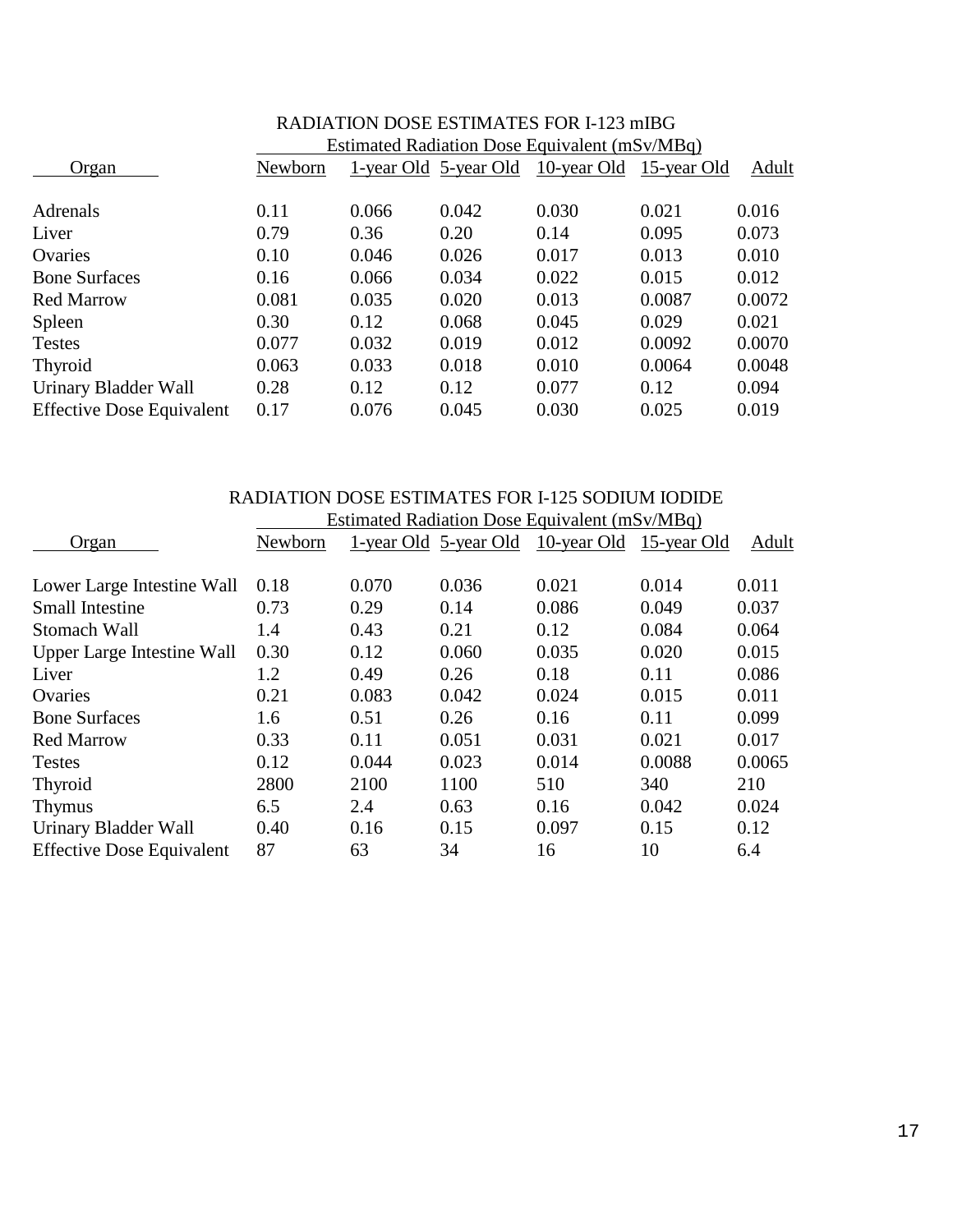|                                  | 1871 RICH DOOL EQUIVIATED FOR 1-12.7 IIIID O  |       |       |                                                     |       |        |  |  |
|----------------------------------|-----------------------------------------------|-------|-------|-----------------------------------------------------|-------|--------|--|--|
|                                  | Estimated Radiation Dose Equivalent (mSv/MBq) |       |       |                                                     |       |        |  |  |
| Organ                            | Newborn                                       |       |       | 1-year Old 5-year Old 10-year Old 15-year Old Adult |       |        |  |  |
|                                  |                                               |       |       |                                                     |       |        |  |  |
| Adrenals                         | 0.37                                          | 0.22  | 0.13  | 0.092                                               | 0.060 | 0.042  |  |  |
| Liver                            | 2.8                                           | 1.2   | 0.66  | 0.45                                                | 0.29  | 0.22   |  |  |
| Ovaries                          | 0.31                                          | 0.12  | 0.060 | 0.035                                               | 0.021 | 0.0016 |  |  |
| <b>Bone Surfaces</b>             | 0.76                                          | 0.27  | 0.12  | 0.073                                               | 0.043 | 0.032  |  |  |
| <b>Red Marrow</b>                | 0.24                                          | 0.091 | 0.044 | 0.026                                               | 0.016 | 0.012  |  |  |
| Spleen                           | 2.5                                           | 0.97  | 0.54  | 0.35                                                | 0.23  | 0.16   |  |  |
| <b>Testes</b>                    | 0.24                                          | 0.092 | 0.047 | 0.028                                               | 0.018 | 0.014  |  |  |
| Thyroid                          | 0.67                                          | 0.44  | 0.23  | 0.11                                                | 0.071 | 0.046  |  |  |
| Urinary Bladder Wall             | 0.53                                          | 0.22  | 0.19  | 0.12                                                | 0.18  | 0.14   |  |  |
| <b>Effective Dose Equivalent</b> | 0.66                                          | 0.27  | 0.14  | 0.093                                               | 0.066 | 0.049  |  |  |

# RADIATION DOSE ESTIMATES FOR I-125 mIBG

#### RADIATION DOSE ESTIMATES FOR I-131 SODIUM IODIDE Estimated Radiation Dose Equivalent (mSv/MBq)

|                                  | Estimated Natitation Dose Equivalent (mp v/widy) |            |            |             |             |       |  |
|----------------------------------|--------------------------------------------------|------------|------------|-------------|-------------|-------|--|
| Organ                            | Newborn                                          | 1-year Old | 5-year Old | 10-year Old | 15-year Old | Adult |  |
| Lower Large Intestine Wall       | 0.51                                             | 0.21       | 0.12       | 0.074       | 0.054       | 0.044 |  |
| <b>Small Intestine</b>           | 4.5                                              | 1.8        | 0.90       | 0.54        | 0.31        | 0.24  |  |
| Stomach Wall                     | 7.8                                              | 2.4        | 1.2        | 0.68        | 0.47        | 0.36  |  |
| Upper Large Intestine Wall       | 0.66                                             | 0.29       | 0.16       | 0.10        | 0.065       | 0.052 |  |
| Liver                            | 1.5                                              | 0.66       | 0.34       | 0.22        | 0.14        | 0.11  |  |
| Ovaries                          | 0.56                                             | 0.24       | 0.13       | 0.084       | 0.060       | 0.048 |  |
| <b>Bone Surfaces</b>             | 0.79                                             | 0.37       | 0.23       | 0.16        | 0.12        | 0.10  |  |
| <b>Red Marrow</b>                | 0.71                                             | 0.32       | 0.19       | 0.13        | 0.097       | 0.083 |  |
| <b>Testes</b>                    | 0.38                                             | 0.15       | 0.082      | 0.050       | 0.036       | 0.028 |  |
| Thyroid                          | 5300                                             | 3900       | 2000       | 880         | 570         | 340   |  |
| <b>Thymus</b>                    | 4.0                                              | 1.8        | 0.78       | 0.38        | 0.18        | 0.12  |  |
| Urinary Bladder Wall             | 2.1                                              | 0.81       | 0.80       | 0.51        | 0.80        | 0.62  |  |
| <b>Effective Dose Equivalent</b> | 160                                              | 120        | 61         | 27          | 17          | 10    |  |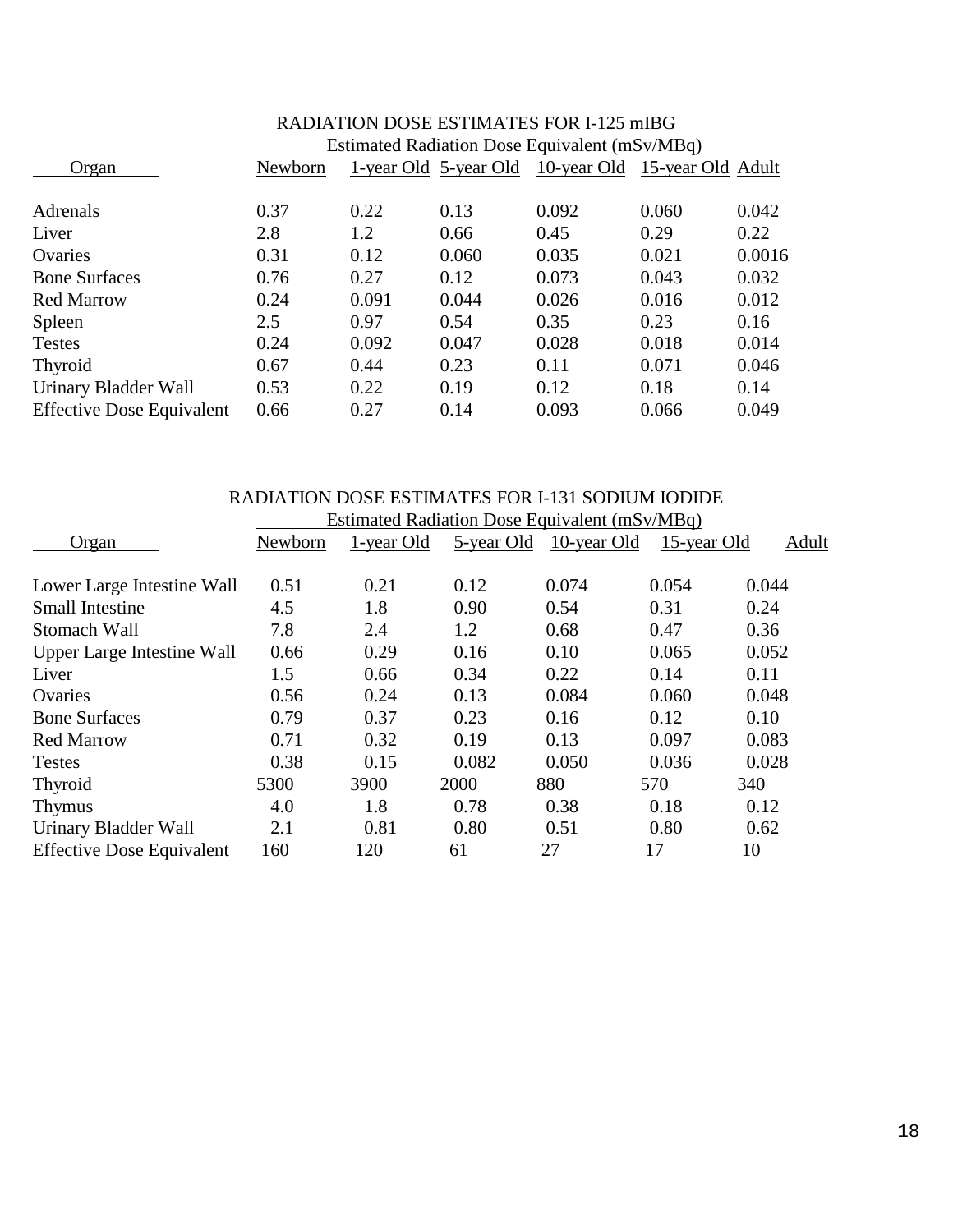|                                  | Estimated Radiation Dose Equivalent (mSv/MBq) |        |                       |                         |        |        |  |
|----------------------------------|-----------------------------------------------|--------|-----------------------|-------------------------|--------|--------|--|
| Organ                            | Newborn                                       |        | 1-year Old 5-year Old | 10-year Old 15-year Old |        | Adult  |  |
| Kidneys                          | 0.54                                          | 0.20   | 0.11                  | 0.076                   | 0.054  | 0.045  |  |
| Ovaries                          | 0.047                                         | 0.023  | 0.026                 | 0.018                   | 0.030  | 0.023  |  |
| <b>Bone Surfaces</b>             | 0.016                                         | 0.0072 | 0.0052                | 0.0035                  | 0.0045 | 0.0036 |  |
| <b>Red Marrow</b>                | 0.015                                         | 0.0069 | 0.0061                | 0.0045                  | 0.0062 | 0.0048 |  |
| <b>Testes</b>                    | 0.056                                         | 0.026  | 0.029                 | 0.019                   | 0.025  | 0.017  |  |
| Urinary Bladder Wall             | 3.9                                           | 1.5    | 1.7                   | 1.1                     | 1.8    | 1.4    |  |
| <b>Effective Dose Equivalent</b> | 0.30                                          | 0.12   | 0.12                  | 0.080                   | 0.13   | 0.10   |  |

# RADIATION DOSE ESTIMATES FOR I-131 HIPPURAN

#### RADIATION DOSE ESTIMATES FOR I-131 mIBG Estimated Radiation Dose Equivalent (mSv/MBq)

|                                  | ESUTHARCU NAUTATION DOSC EQUIVAICHT (THIS V/IVIDU) |                       |      |                               |       |       |  |
|----------------------------------|----------------------------------------------------|-----------------------|------|-------------------------------|-------|-------|--|
| Organ                            | Newborn                                            | 1-year Old 5-year Old |      | 10-year Old 15-year Old Adult |       |       |  |
| Adrenals                         | 0.90                                               | 0.88                  | 0.58 | 0.42                          | 0.29  | 0.20  |  |
| Liver                            | 10                                                 | 4.5                   | 2.4  | 1.6                           | 1.0   | 0.78  |  |
| Ovaries                          | 0.97                                               | 0.41                  | 0.22 | 0.14                          | 0.094 | 0.074 |  |
| <b>Bone Surfaces</b>             | 0.90                                               | 0.37                  | 0.19 | 0.12                          | 0.081 | 0.064 |  |
| <b>Red Marrow</b>                | 1.0                                                | 0.41                  | 0.22 | 0.14                          | 0.089 | 0.073 |  |
| Spleen                           | 10                                                 | 3.9                   | 2.1  | 1.3                           | 0.85  | 0.58  |  |
| <b>Testes</b>                    | 0.84                                               | 0.33                  | 0.18 | 0.11                          | 0.075 | 0.058 |  |
| Thyroid                          | 1.3                                                | 0.89                  | 0.47 | 0.22                          | 0.14  | 0.090 |  |
| Urinary Bladder Wall             | 2.7                                                | 1.1                   | 1.0  | 0.65                          | 0.99  | 0.77  |  |
| <b>Effective Dose Equivalent</b> | 2.3                                                | 0.95                  | 0.54 | 0.35                          | 0.26  | 0.20  |  |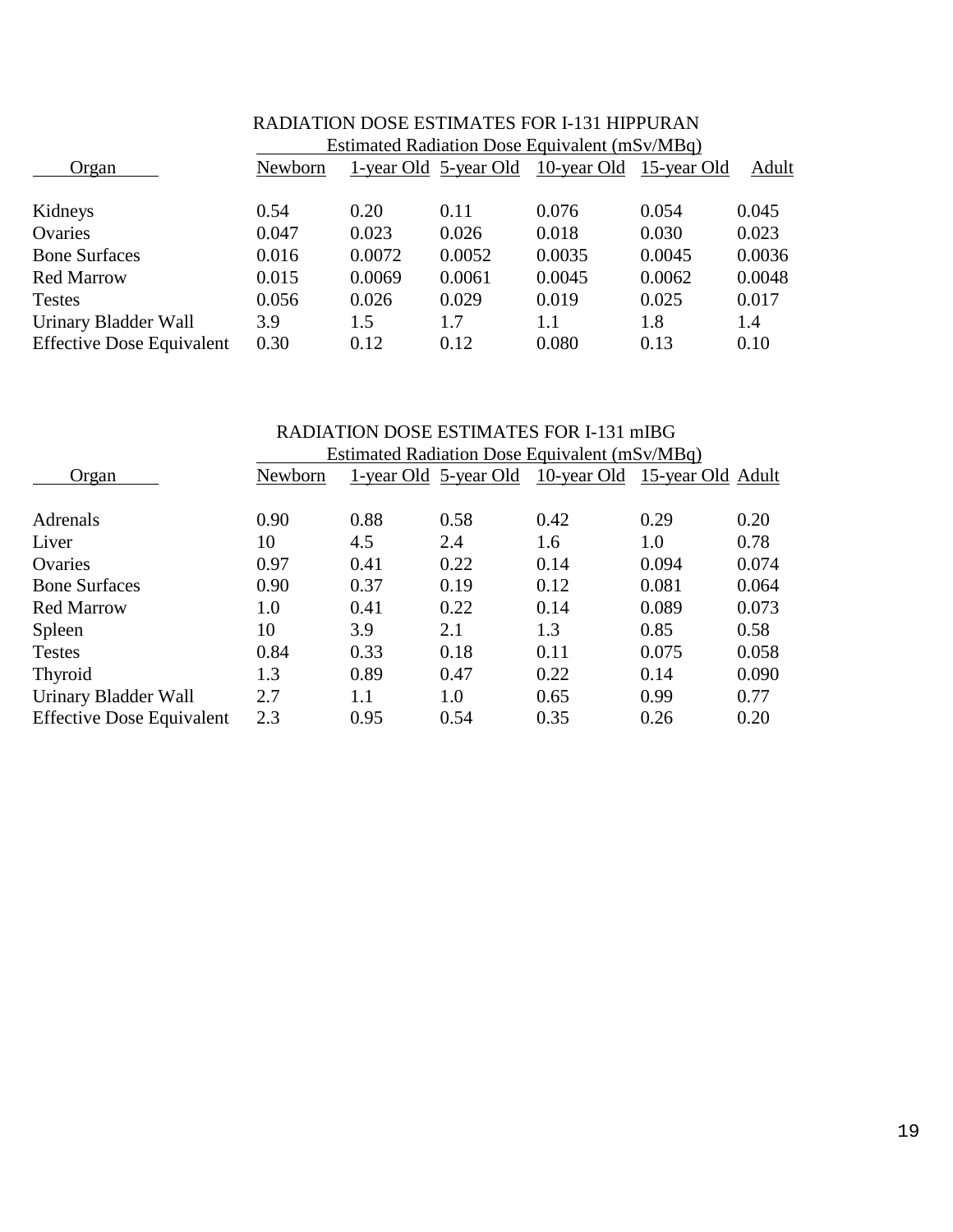## a) Single inhalation, 30 s breathhold

|                                  | Estimated Radiation Dose Equivalent (mSv/MBq) |         |                       |                         |         |          |  |  |
|----------------------------------|-----------------------------------------------|---------|-----------------------|-------------------------|---------|----------|--|--|
| Organ                            | Newborn                                       |         | 1-year Old 5-year Old | 10-year Old 15-year Old |         | Adult    |  |  |
|                                  |                                               |         |                       |                         |         |          |  |  |
| Lungs                            | 0.0052                                        | 0.0020  | 0.0011                | 0.00072                 | 0.00052 | 0.00036  |  |  |
| Ovaries                          | 0.0014                                        | 0.00063 | 0.00034               | 0.00022                 | 0.00015 | 0.00012  |  |  |
| <b>Bone Surfaces</b>             | 0.0020                                        | 0.00085 | 0.00044               | 0.00029                 | 0.00019 | 0.00015  |  |  |
| <b>Red Marrow</b>                | 0.0012                                        | 0.00052 | 0.00029               | 0.00019                 | 0.00013 | 0.00010  |  |  |
| <b>Testes</b>                    | 0.0011                                        | 0.00046 | 0.00025               | 0.00016                 | 0.00011 | 0.000087 |  |  |
| <b>Effective Dose Equivalent</b> | 0.0018                                        | 0.00078 | 0.00042               | 0.00028                 | 0.00019 | 0.00014  |  |  |

# b) Five minute rebreathing

|                                  | Estimated Radiation Dose Equivalent (mSv/MBq) |        |        |                                               |         |         |  |  |
|----------------------------------|-----------------------------------------------|--------|--------|-----------------------------------------------|---------|---------|--|--|
| Organ                            | Newborn                                       |        |        | 1-year Old 5-year Old 10-year Old 15-year Old |         | Adult   |  |  |
|                                  |                                               |        |        |                                               |         |         |  |  |
| Lungs                            | 0.010                                         | 0.0045 | 0.0024 | 0.0016                                        | 0.0011  | 0.00082 |  |  |
| Ovaries                          | 0.0097                                        | 0.0044 | 0.0024 | 0.0016                                        | 0.0010  | 0.00083 |  |  |
| <b>Bone Surfaces</b>             | 0.013                                         | 0.0056 | 0.0029 | 0.0019                                        | 0.0013  | 0.0010  |  |  |
| <b>Red Marrow</b>                | 0.0081                                        | 0.0035 | 0.0020 | 0.0013                                        | 0.00083 | 0.00069 |  |  |
| <b>Testes</b>                    | 0.0076                                        | 0.0033 | 0.0018 | 0.0011                                        | 0.00076 | 0.00062 |  |  |
| <b>Effective Dose Equivalent</b> | 0.0092                                        | 0.0040 | 0.0022 | 0.0014                                        | 0.00096 | 0.00076 |  |  |

# c) Ten minute rebreathing

|                                  | Estimated Radiation Dose Equivalent (mSv/MBq) |        |                       |                         |        |        |  |  |  |
|----------------------------------|-----------------------------------------------|--------|-----------------------|-------------------------|--------|--------|--|--|--|
| Organ                            | Newborn                                       |        | 1-year Old 5-year Old | 10-year Old 15-year Old |        | Adult  |  |  |  |
|                                  |                                               |        |                       |                         |        |        |  |  |  |
| Lungs                            | 0.013                                         | 0.0059 | 0.0031                | 0.0021                  | 0.0015 | 0.0011 |  |  |  |
| Ovaries                          | 0.016                                         | 0.0071 | 0.0039                | 0.0025                  | 0.0017 | 0.0014 |  |  |  |
| <b>Bone Surfaces</b>             | 0.021                                         | 0.0090 | 0.0047                | 0.0031                  | 0.0020 | 0.0016 |  |  |  |
| <b>Red Marrow</b>                | 0.013                                         | 0.0057 | 0.0032                | 0.0021                  | 0.0013 | 0.0011 |  |  |  |
| <b>Testes</b>                    | 0.012                                         | 0.0053 | 0.0029                | 0.0018                  | 0.0012 | 0.0010 |  |  |  |
| <b>Effective Dose Equivalent</b> | 0.014                                         | 0.0064 | 0.0035                | 0.0023                  | 0.0015 | 0.0012 |  |  |  |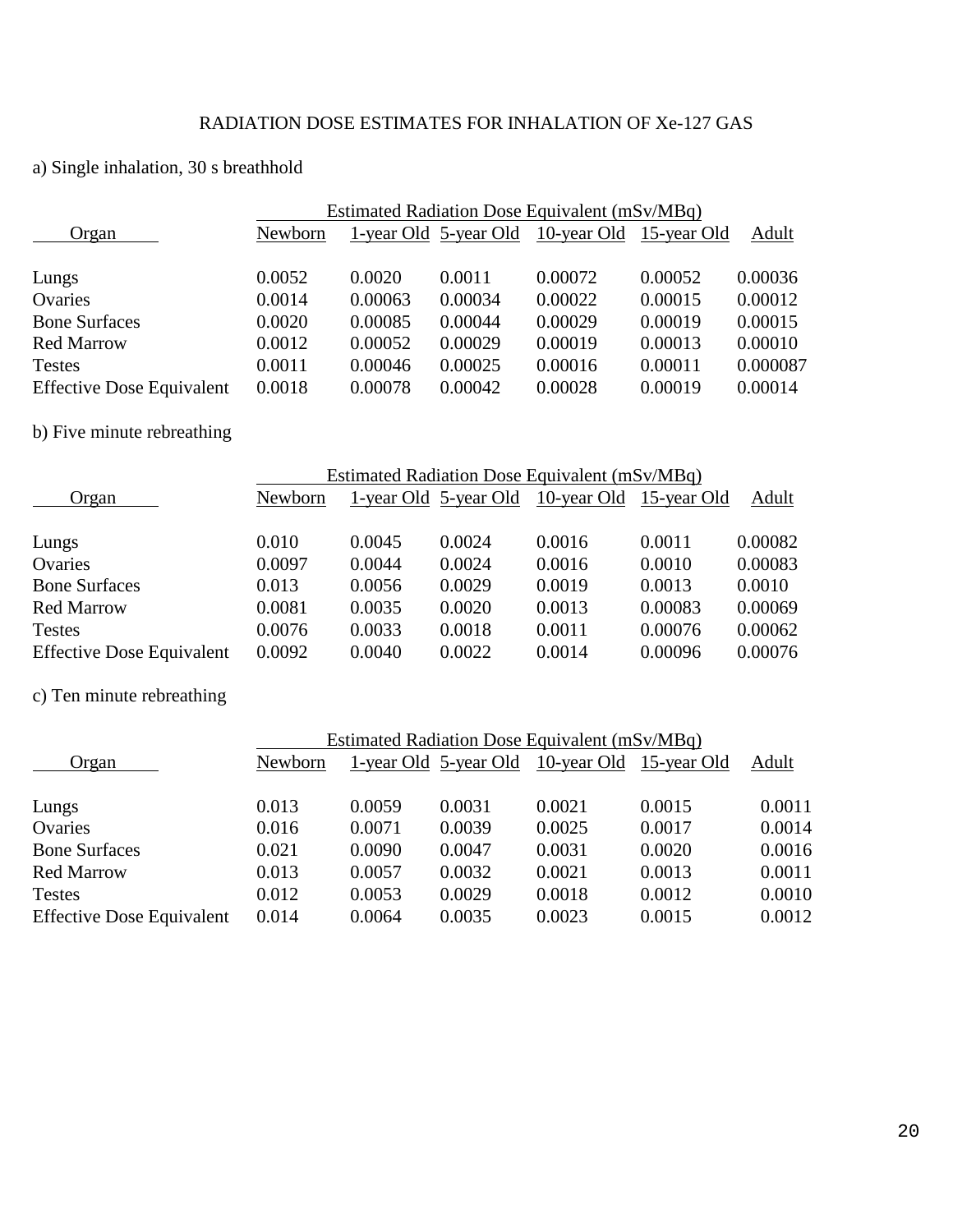## RADIATION DOSE ESTIMATES FOR INHALATION OF Xe-133 GAS

## a) Single inhalation, 30 s breathhold

|                                  | Estimated Radiation Dose Equivalent (mSv/MBq) |         |                       |                         |         |          |  |  |
|----------------------------------|-----------------------------------------------|---------|-----------------------|-------------------------|---------|----------|--|--|
| Organ                            | Newborn                                       |         | 1-year Old 5-year Old | 10-year Old 15-year Old |         | Adult    |  |  |
|                                  | 0.016                                         | 0.0056  | 0.0028                | 0.0018                  | 0.0012  | 0.00082  |  |  |
| Lungs                            |                                               |         |                       |                         |         |          |  |  |
| Ovaries                          | 0.0019                                        | 0.00073 | 0.00036               | 0.00022                 | 0.00013 | 0.00010  |  |  |
| <b>Bone Surfaces</b>             | 0.0023                                        | 0.00088 | 0.00043               | 0.00026                 | 0.00016 | 0.00012  |  |  |
| <b>Red Marrow</b>                | 0.0023                                        | 0.00086 | 0.00043               | 0.00025                 | 0.00015 | 0.00012  |  |  |
| <b>Testes</b>                    | 0.0018                                        | 0.00069 | 0.00034               | 0.00020                 | 0.00012 | 0.000095 |  |  |
| <b>Effective Dose Equivalent</b> | 0.0036                                        | 0.0013  | 0.00067               | 0.00042                 | 0.00027 | 0.00019  |  |  |

# b) Five minute rebreathing

|                                  |         | Estimated Radiation Dose Equivalent (mSv/MBq) |                       |             |             |         |  |
|----------------------------------|---------|-----------------------------------------------|-----------------------|-------------|-------------|---------|--|
| Organ                            | Newborn |                                               | 1-year Old 5-year Old | 10-year Old | 15-year Old | Adult   |  |
|                                  |         |                                               |                       |             |             |         |  |
|                                  |         |                                               |                       |             |             |         |  |
| Lungs                            | 0.021   | 0.0076                                        | 0.0038                | 0.0024      | 0.0017      | 0.0011  |  |
| Ovaries                          | 0.013   | 0.0051                                        | 0.0025                | 0.0015      | 0.00090     | 0.00070 |  |
| <b>Bone Surfaces</b>             | 0.016   | 0.0059                                        | 0.0029                | 0.0018      | 0.0011      | 0.00082 |  |
| <b>Red Marrow</b>                | 0.016   | 0.0059                                        | 0.0030                | 0.0018      | 0.0010      | 0.00083 |  |
| <b>Testes</b>                    | 0.013   | 0.0048                                        | 0.0024                | 0.0014      | 0.00085     | 0.00066 |  |
| <b>Effective Dose Equivalent</b> | 0.014   | 0.0054                                        | 0.0027                | 0.0016      | 0.0010      | 0.00076 |  |

## c) Ten minute rebreathing

|                                  | Estimated Radiation Dose Equivalent (mSv/MBq) |        |                       |        |                         |        |  |
|----------------------------------|-----------------------------------------------|--------|-----------------------|--------|-------------------------|--------|--|
| Organ                            | Newborn                                       |        | 1-year Old 5-year Old |        | 10-year Old 15-year Old | Adult  |  |
|                                  |                                               |        |                       |        |                         |        |  |
|                                  |                                               |        |                       |        |                         |        |  |
| Lungs                            | 0.022                                         | 0.0080 | 0.0040                | 0.0026 | 0.0018                  | 0.0012 |  |
| Ovaries                          | 0.022                                         | 0.0084 | 0.0042                | 0.0025 | 0.0015                  | 0.0012 |  |
| <b>Bone Surfaces</b>             | 0.026                                         | 0.0098 | 0.0048                | 0.0030 | 0.0018                  | 0.0014 |  |
| <b>Red Marrow</b>                | 0.026                                         | 0.0098 | 0.0049                | 0.0029 | 0.0017                  | 0.0014 |  |
| <b>Testes</b>                    | 0.021                                         | 0.0080 | 0.0039                | 0.0024 | 0.0014                  | 0.0011 |  |
| <b>Effective Dose Equivalent</b> | 0.022                                         | 0.0084 | 0.0042                | 0.0026 | 0.0016                  | 0.0012 |  |